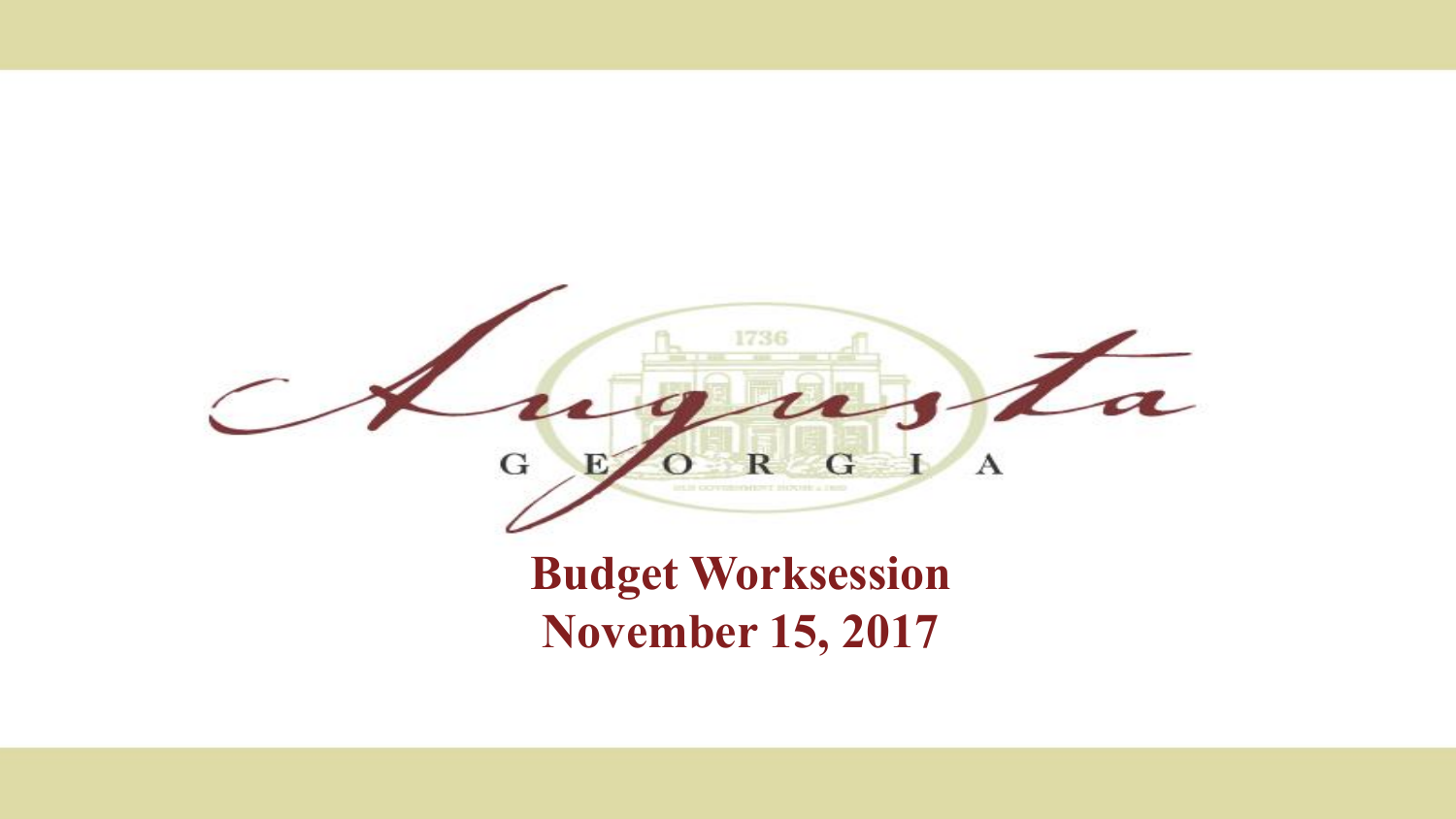### **Today's Discussion**

- **1. Outside Agency Funding**
- **2. Compensation**
- **3. Internal Franchise Fees**
- **4. Current Status and Options**
- **5. Additional Information from previous discussions**
	- **A. River Taxi**
	- **B. Ambulance costs**
	- **C. ER avoidable visits**

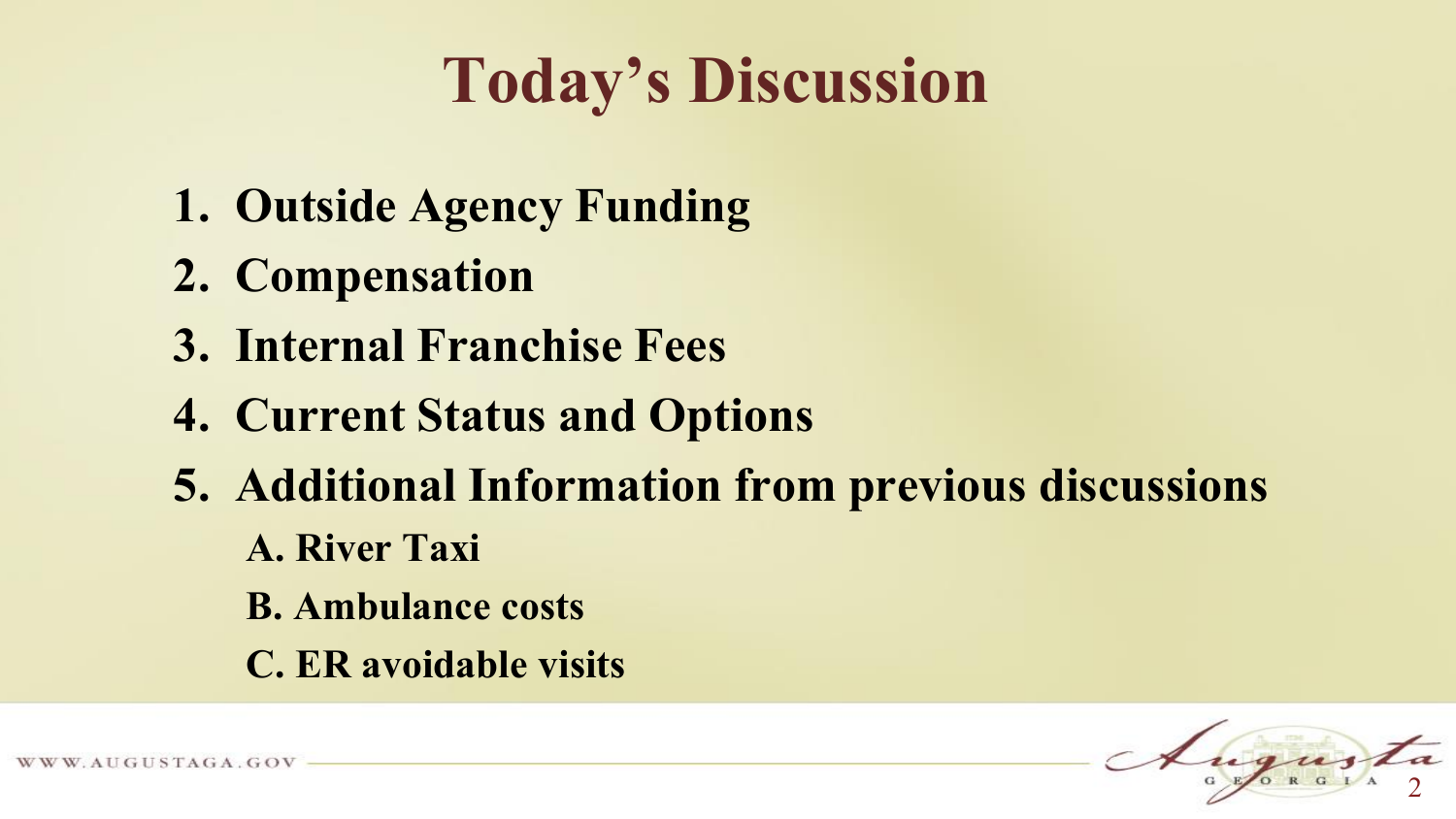# Outside Agencies

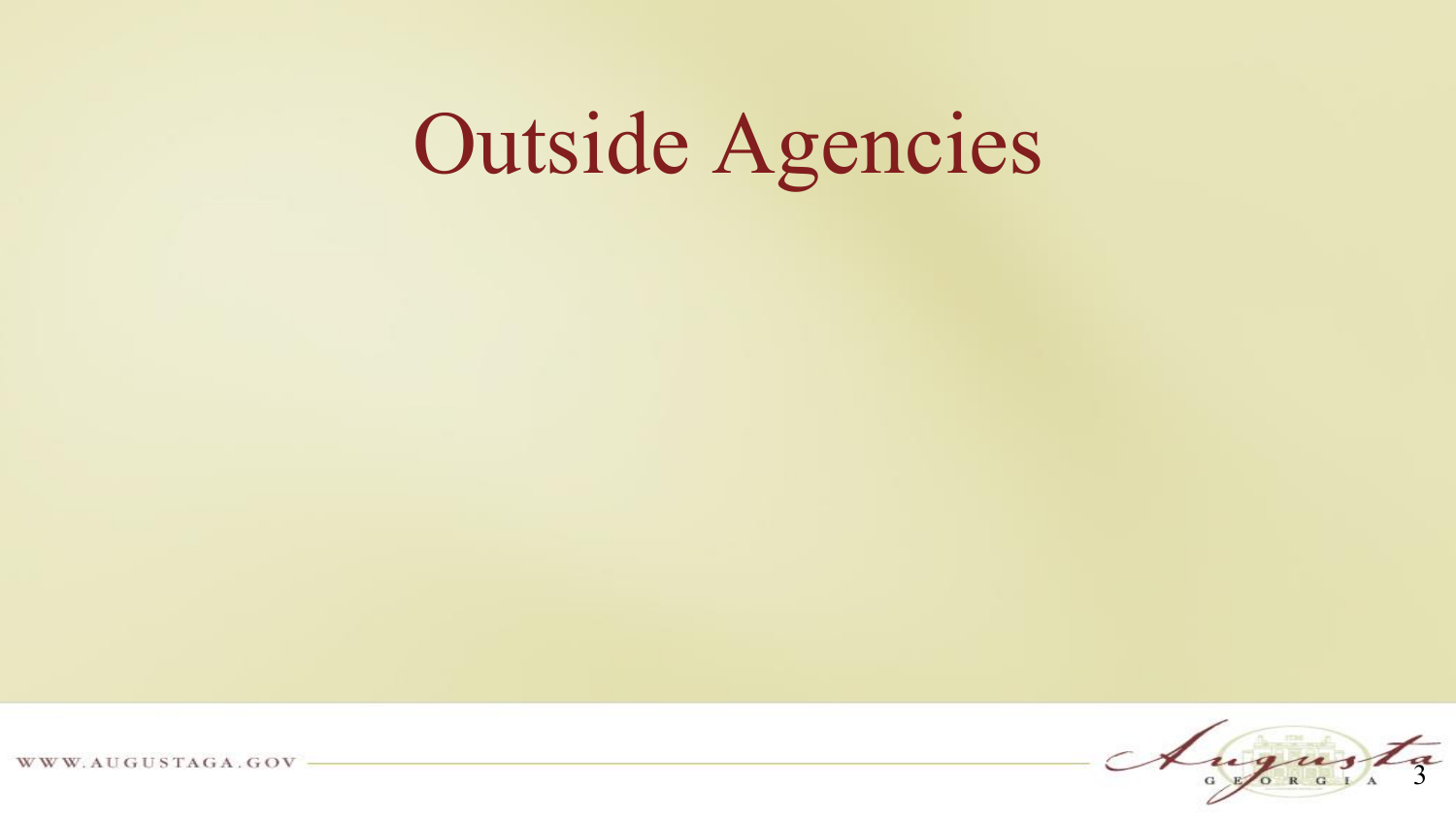#### **Outside Agencies**

| <b>Agency</b>                                  | <b>Type</b>      | 2017 Approved<br><b>Budget</b> | 2018 Request<br><b>Budget</b> | <b>Request vs.</b><br>2017 Budget<br><b>Increase</b><br>/(Decrease) | <b>Administrator's</b><br><b>Recommendation</b> |
|------------------------------------------------|------------------|--------------------------------|-------------------------------|---------------------------------------------------------------------|-------------------------------------------------|
| <b>Authorities</b>                             |                  |                                |                               |                                                                     |                                                 |
| Development Authority of Augusta               | <b>Authority</b> | 7,700                          |                               | (7,700)                                                             | 200,000                                         |
| <b>Land Bank Authority</b>                     | <b>Authority</b> | 141,400                        | 151,000                       | 9,600                                                               | 141,400                                         |
| Downtown Development Authority (DDA)           | <b>Authority</b> | 154,610                        | 235,520                       | 80,910                                                              | 154,610                                         |
| <b>Total Authorities</b>                       |                  | 303,710                        | 386,520                       | 82,810                                                              | 496,010                                         |
| <b>Governments</b>                             |                  |                                |                               |                                                                     |                                                 |
| <b>Bd of Health-Public</b>                     | Government       | 929,250                        | 1,004,250                     | 75,000                                                              | 929,250                                         |
| <b>Bd of Health-Mental Serenity Behavioral</b> | Government       | 25,000                         | 25,000                        |                                                                     | 25,000                                          |
| <b>Bd of Health-Mosquito Control</b>           | Government       | 225,000                        | 342,360                       | 117,360                                                             | 225,000                                         |
| <b>CSRA-Area Agency on Aging</b>               | Government       | 20,000                         | 25,000                        | 5,000                                                               | 20,000                                          |
| 878 Engineering                                | Government       | 7,020                          | 7,020                         |                                                                     | 7,020                                           |
| <b>DFACS</b>                                   | Government       | 118,750                        | 118,750                       |                                                                     | 118,750                                         |
| <b>Garrett Comm Center</b>                     | Government       | 9,000                          | 9,000                         |                                                                     | 9,000                                           |
| <b>ARC Library</b>                             | Government       | 2,466,100                      | 3,300,000                     | 833,900                                                             | 2,466,100                                       |
| Forestry (wildfire protection)                 | Government       | 10,700                         | 10,700                        |                                                                     | 10,700                                          |
| <b>CSRA Regional Commission</b>                | Government       | 195,820                        | 195,820                       |                                                                     | 195,820                                         |
| <b>Total Governments</b>                       |                  | 4,006,640                      | 5,037,900                     | 1,026,260                                                           | 4,006,640                                       |

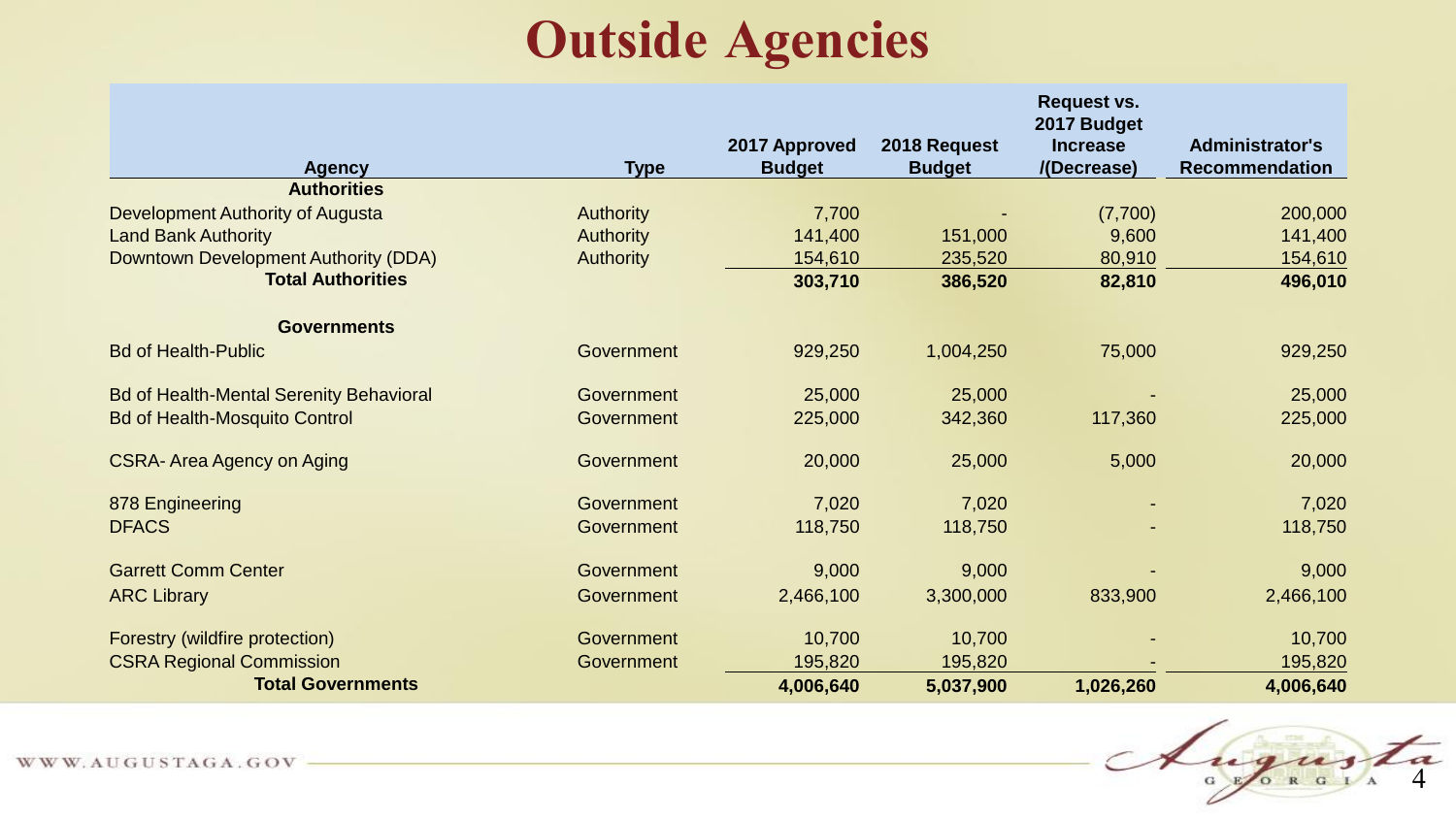### **Outside Agencies**

| Agency                                                                                                | <b>Type</b>                                                 | 2017 Approved<br><b>Budget</b> | 2018 Request<br><b>Budget</b> | Request vs. 2017<br><b>Budget Increase</b><br>/(Decrease) | <b>Administrator's</b><br><b>Recommendation</b> |
|-------------------------------------------------------------------------------------------------------|-------------------------------------------------------------|--------------------------------|-------------------------------|-----------------------------------------------------------|-------------------------------------------------|
| <b>Non Profits</b>                                                                                    |                                                             |                                |                               |                                                           |                                                 |
| <b>Project Access</b>                                                                                 | <b>Non Profit</b>                                           | 262,470                        | 262,470                       |                                                           | 262,470                                         |
| <b>Community Medical Outreach-Lamar Medical Center</b>                                                | <b>Non Profit</b>                                           | 43,310                         | 48,310                        | 5,000                                                     | 43,310                                          |
| <b>Miracle Making</b>                                                                                 | <b>Non Profit</b>                                           | 41,040                         | 75,000                        | 33,960                                                    | 41,040                                          |
| <b>American Red Cross</b>                                                                             | <b>Non Profit</b>                                           | 14,640                         | 24,640                        | 10,000                                                    | 14,640                                          |
| <b>Child Enrichment</b>                                                                               | <b>Non Profit</b>                                           | 24,640                         | 24,640                        |                                                           | 24,640                                          |
| Safe Homes                                                                                            | <b>Non Profit</b>                                           | 8,200                          | 8,200                         |                                                           | 8,200                                           |
| <b>Mach Academy</b>                                                                                   | <b>Non Profit</b>                                           | 50,000                         | 200,000                       | 150,000                                                   | 50,000                                          |
| <b>Shiloh Appropriation</b><br><b>Berry Appropriations</b>                                            | <b>Non Profit</b><br><b>Non Profit</b>                      | 25,000<br>6,120                | 25,000                        | (6, 120)                                                  | 25,000                                          |
| <b>Senior Center Council</b><br>Lucy Craft Laney Museum (Delta House)<br><b>ARC</b> Museum of History | <b>Non Profit</b><br><b>Non Profit</b><br><b>Non Profit</b> | 40,200<br>143,670<br>143,670   | 40,200<br>143,670<br>148,420  | 4,750                                                     | 40,200<br>143,670<br>143,670                    |
| <b>Historic Augusta</b>                                                                               | <b>Non Profit</b>                                           | 9,650                          | 9,650                         |                                                           | 9,650                                           |
| <b>Ezekiel Harris House</b>                                                                           | <b>Non Profit</b>                                           | 50,900                         | 52,900                        | 2,000                                                     | 50,900                                          |
| <b>Arts Council (Operations)</b>                                                                      | <b>Non Profit</b>                                           | 71,710                         | 100,000                       | 28,290                                                    | 71,710                                          |
| <b>Arts Council (Regranting)</b>                                                                      | <b>Non Profit</b>                                           | 71,710                         | 100,000                       | 28,290                                                    | 71,710                                          |
| Arts Council (Arts in the Heart)                                                                      | <b>Non Profit</b>                                           | 35,000                         | 35,000                        |                                                           | 35,000                                          |
| Alliance For Ft Gordon<br><b>Bethlehem Comm Center</b>                                                | Non Profit<br><b>Non Profit</b>                             | 25,000                         | 25,000<br>25,000              | 25,000                                                    | 25,000                                          |
| <b>Central Say River Land Trust</b>                                                                   | <b>Non Profit</b>                                           | 53,390                         | 55,000                        | 1,610                                                     | 53,390                                          |
| <b>West Augusta Soccer</b>                                                                            | <b>Non Profit</b>                                           | 50,000                         | 50,000                        |                                                           | 50,000                                          |
| <b>Total Non Profits</b>                                                                              |                                                             | 1,170,320                      | 1,453,100                     | 282,780                                                   | 1,164,200                                       |
| <b>New Requests</b>                                                                                   |                                                             |                                |                               |                                                           |                                                 |
| <b>Augusta Boxing Club</b>                                                                            | <b>Non Profit</b>                                           |                                | 150,000                       | 150,000                                                   |                                                 |
| <b>NAACP</b><br>The Bridge Ministry of CSRA                                                           | <b>Non Profit</b><br><b>Non Profit</b>                      |                                | 25,000<br>25,000              | 25,000<br>25,000                                          |                                                 |
| <b>Total new requests</b>                                                                             |                                                             |                                | 200,000                       | 200,000                                                   |                                                 |

Augusta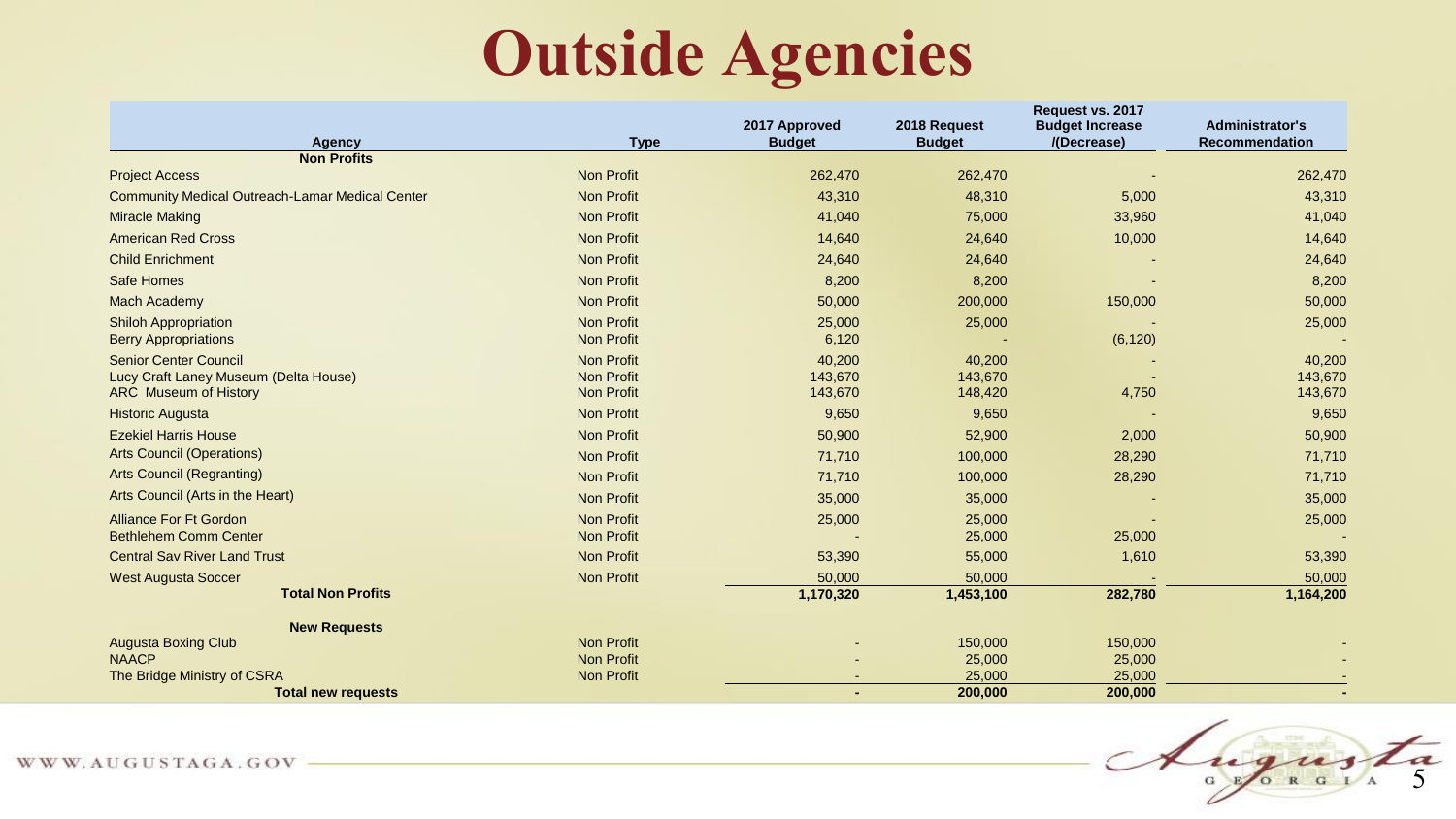# Compensation

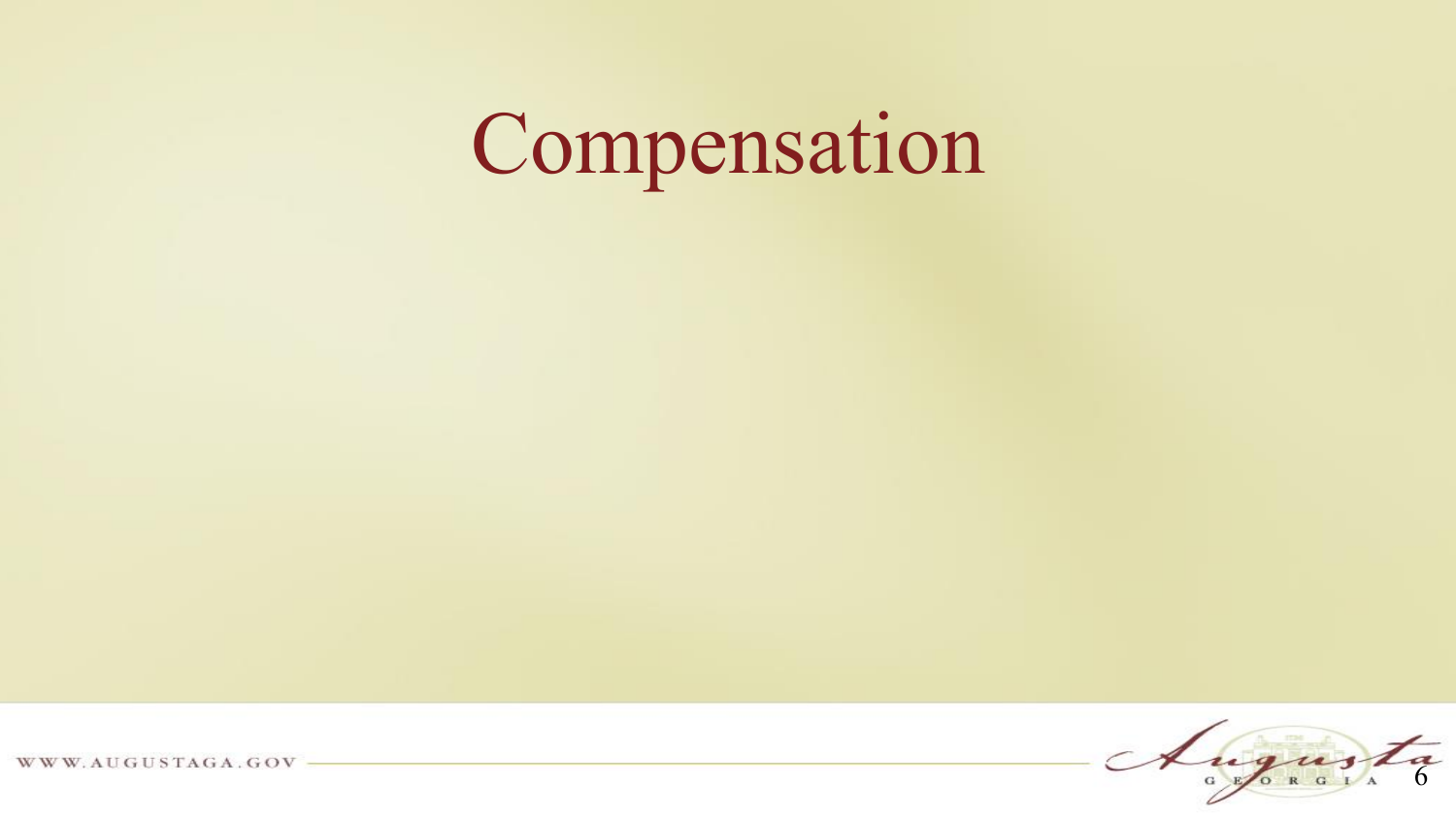# Compensation Study

• The proposal was structured in a manner such that the implementation could be phased contingent upon the availability of funds

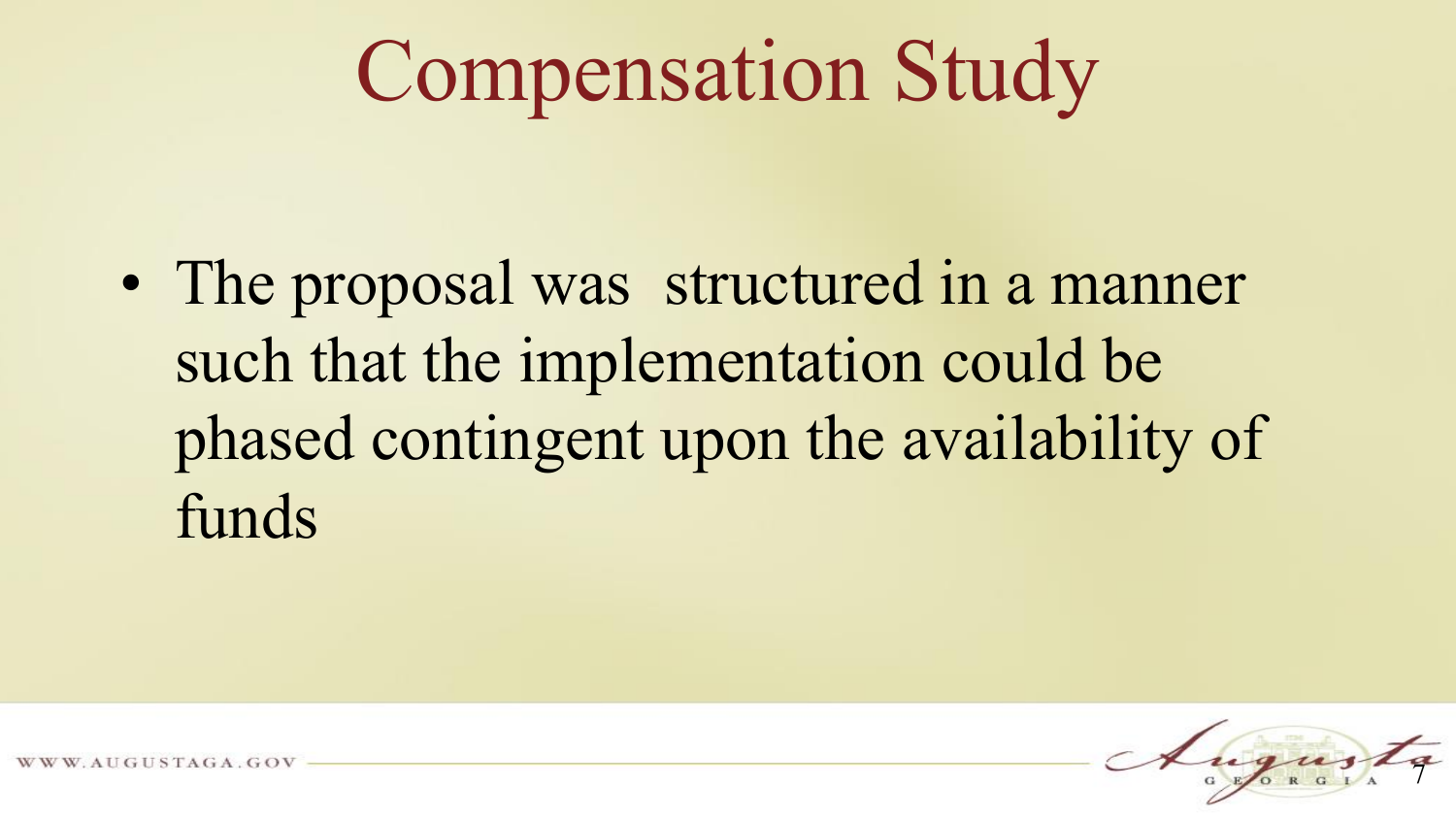## Compensation Study Steps in 2018

- Step 1
	- $-$  Across the Board increases  $-1.5\%$ 
		- This ensures that all individuals in the organization receive an adjustment which helps offset the increase health insurance premiums
- Step 2

– Adjustment to new pay grade minimums reflective of 98% of market

• Step 3

– Adjustments within grade to address salary compression

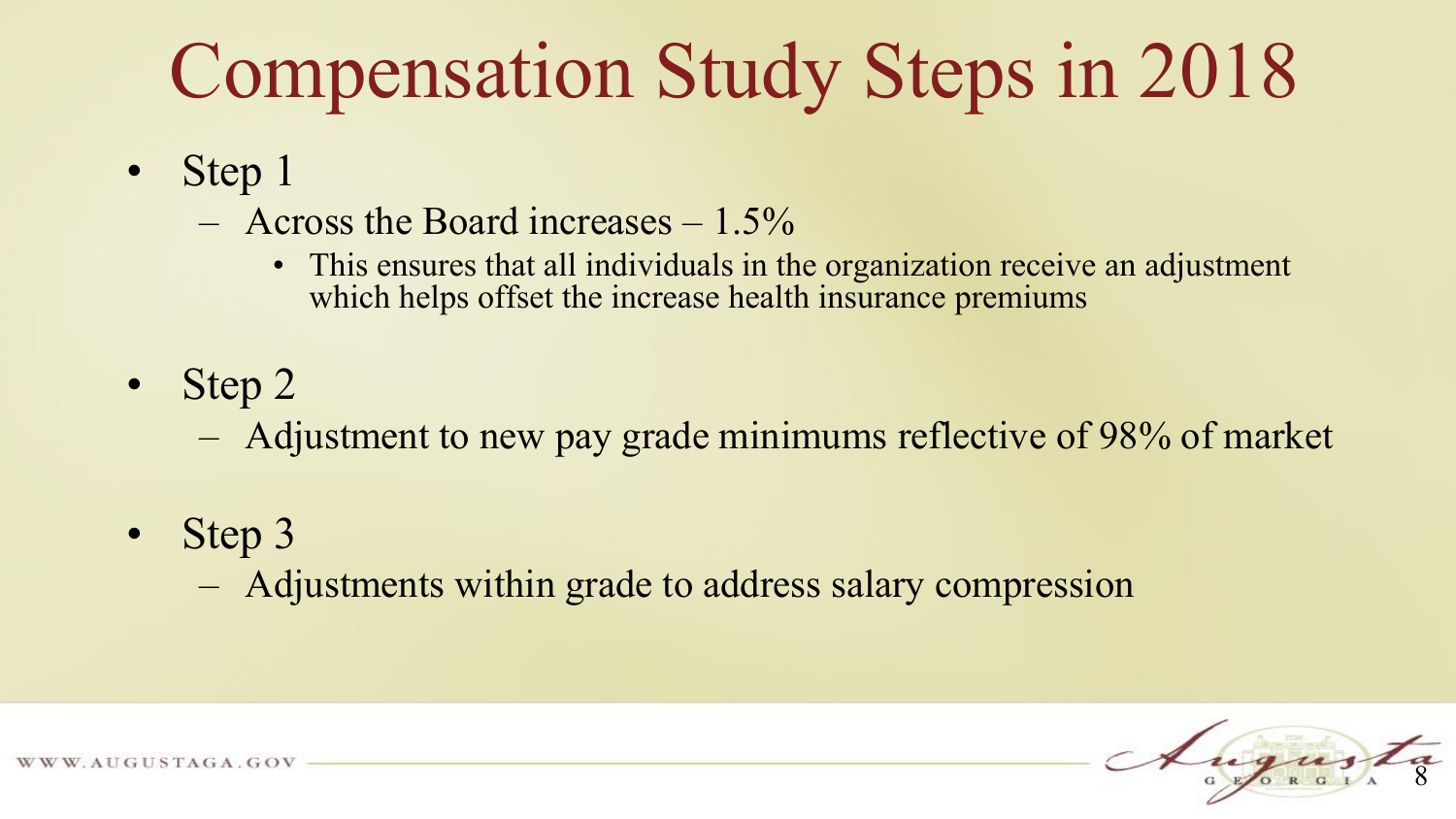# Compensation Proposal

- 1.5 % across the board salary increase
- Adjustment to minimum of new ranges
- Total cost \$4.2 million including benefits
	- Cost to General Fund/ Law Enforcement \$2.329 Million
		- RCSO \$860,000 (includes benefits)

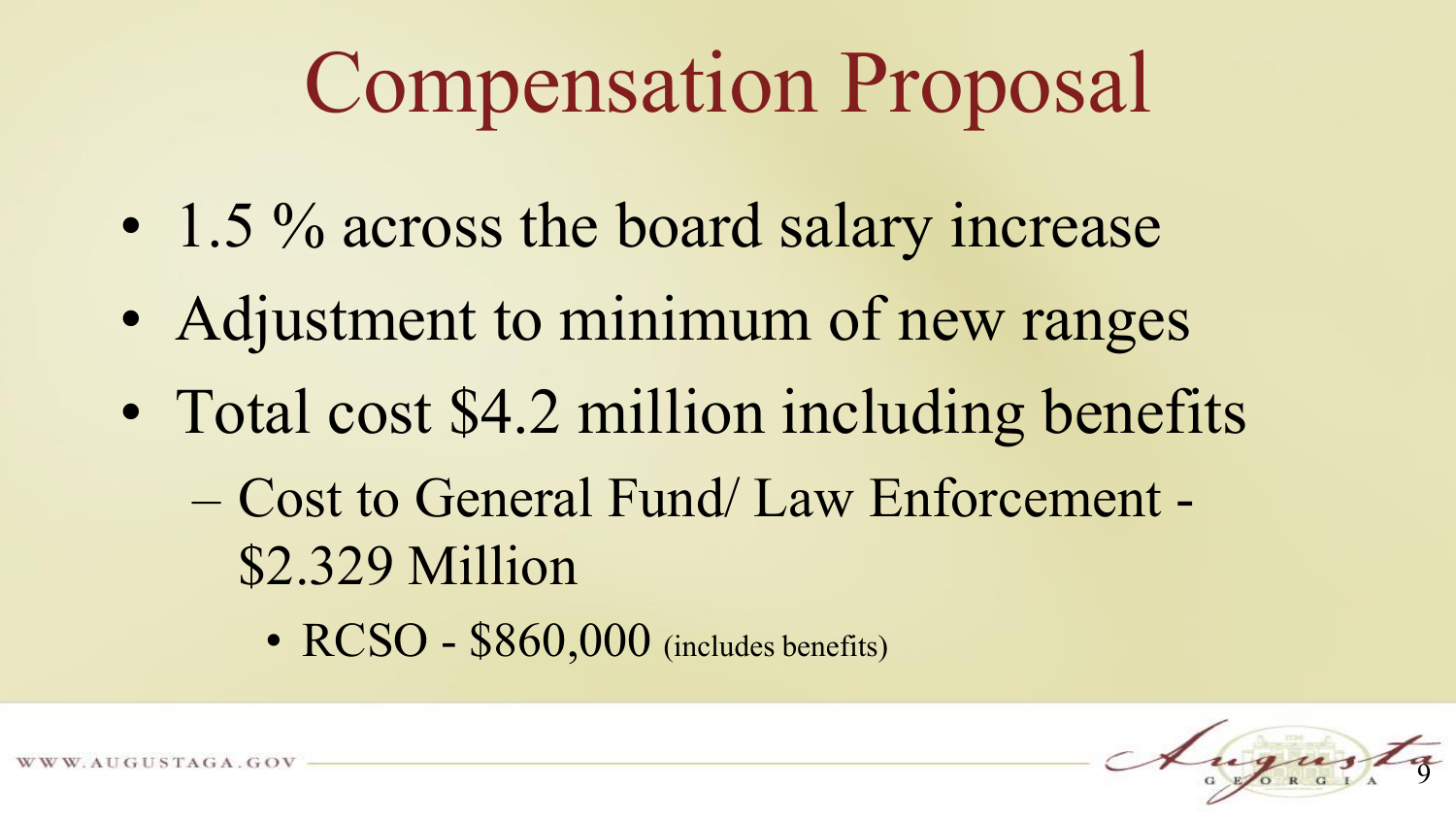# Pay Plan Examples

| <b>New Title</b>                   | <b>Years of</b><br>service |                            | <b>New Minimum</b> | <b>Current</b><br>pay |                     | <b>New pay</b> |         | 1.5% increase |             | Increase to<br>minimum |              | <b>Total</b><br>increase \$ | <b>Total</b><br>increase % |
|------------------------------------|----------------------------|----------------------------|--------------------|-----------------------|---------------------|----------------|---------|---------------|-------------|------------------------|--------------|-----------------------------|----------------------------|
|                                    |                            |                            |                    |                       |                     |                |         |               |             |                        |              |                             |                            |
| <b>Animal Control Officer</b>      | 0.9                        | $\varsigma$                | 29,798             | \$22,500              | $\zeta$             | 29,798         | $\zeta$ | 338           | $\zeta$     | 6,961                  | $\mathsf{S}$ | 7,298                       | 32.4%                      |
| <b>Parks Maintenance Worker</b>    | 34.9                       | $\zeta$                    | 23,320             | \$26,638              | $\zeta$             | 27,038         | $\zeta$ | 400           | $\varsigma$ | $\sim$                 | $\zeta$      | 400                         | 1.5%                       |
| Firefighter II                     | 3.0                        | $\varsigma$                | 36,275             | \$33,075              | $\zeta$             | 36,275         | \$      | 496           | $\zeta$     | 2,704                  | \$           | 3,200                       | 9.7%                       |
| Manager                            | 4.5                        | $\varsigma$                | 59,820             | \$59,392              | $\ddot{\mathsf{S}}$ | 60,283         | $\zeta$ | 891           | \$          | $\sim$                 | $\zeta$      | 891                         | 1.5%                       |
| <b>Accounts Payable Technician</b> | 29.6                       | $\zeta$                    | 29,798             | \$28,708              | $\sqrt{5}$          | 29,798         | $\zeta$ | 431           | $\zeta$     | 660                    | $\mathsf{S}$ | 1,090                       | 3.8%                       |
| Custodian                          | 11.6                       | $\zeta$                    | 22,024             | \$17,857              | $\zeta$             | 22,024         | $\zeta$ | 268           | $\zeta$     | 3,899                  | \$           | 4,167                       | 23.3%                      |
| <b>RCCI Work Detail Supervisor</b> | 1.5                        | $\zeta$                    | 33,648             | \$31,683              | $\zeta$             | 33,648         | $\zeta$ | 475           | \$          | 1,490                  | $\mathsf{S}$ | 1,965                       | 6.2%                       |
| <b>Help Desk Specialist</b>        | 2.3                        | $\varsigma$                | 34,980             | \$39,060              | $\sqrt{5}$          | 39,646         | $\zeta$ | 586           | $\zeta$     | $\sim$                 | $\mathsf{S}$ | 586                         | 1.5%                       |
| <b>Equipment Operator Senior</b>   | 10.1                       | $\varsigma$                | 29,798             | \$24,380              | $\zeta$             | 29,798         | $\zeta$ | 366           | $\zeta$     | 5,052                  | $\mathsf{S}$ | 5,418                       | 22.2%                      |
| <b>Property Appraiser III</b>      | 4.5                        | $\left  \varsigma \right $ | 37,571             | \$45,922              | 5                   | 46,611         | $\zeta$ | 689           | $\zeta$     | $\sim$                 | $\zeta$      | 689                         | 1.5%                       |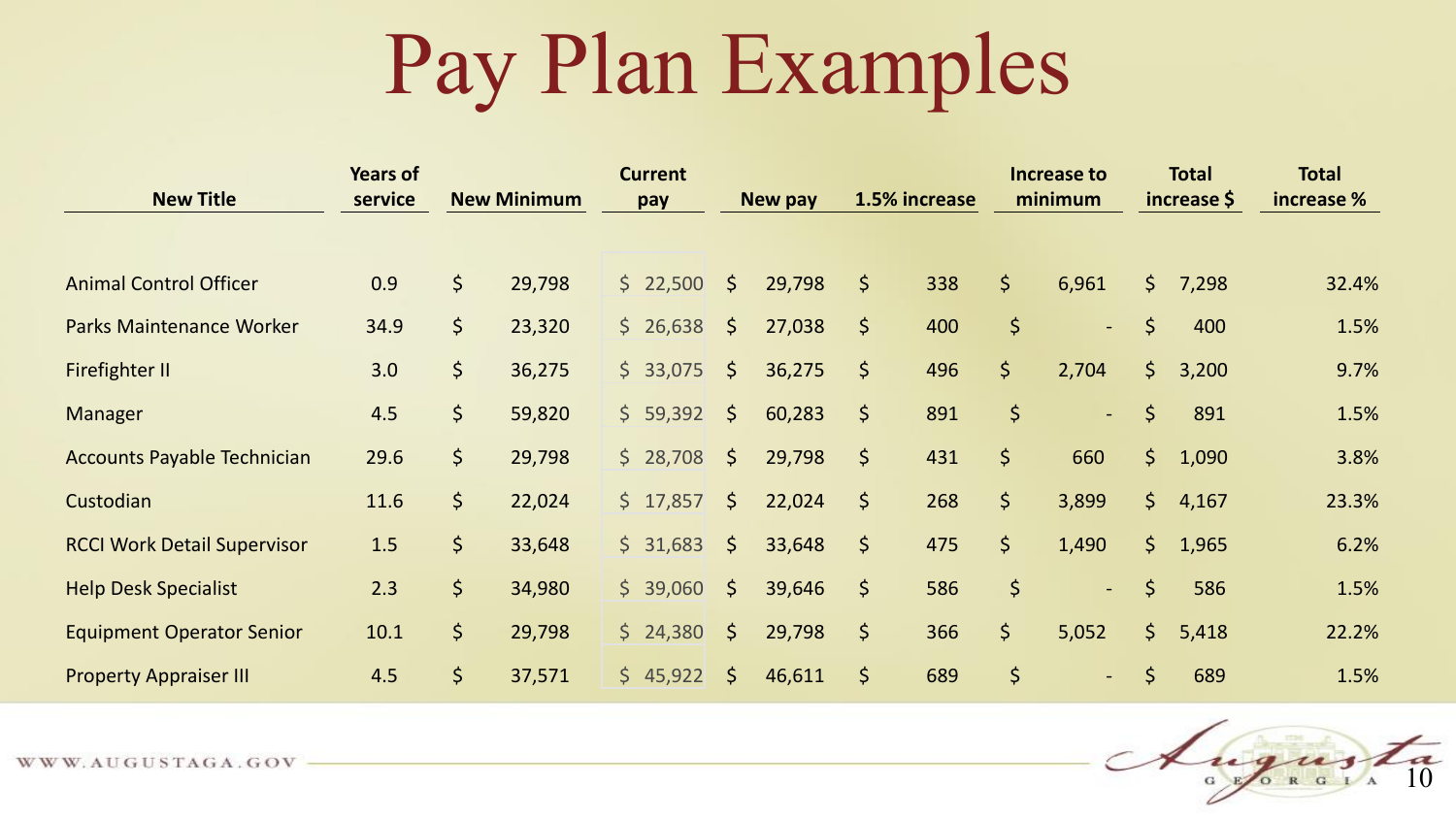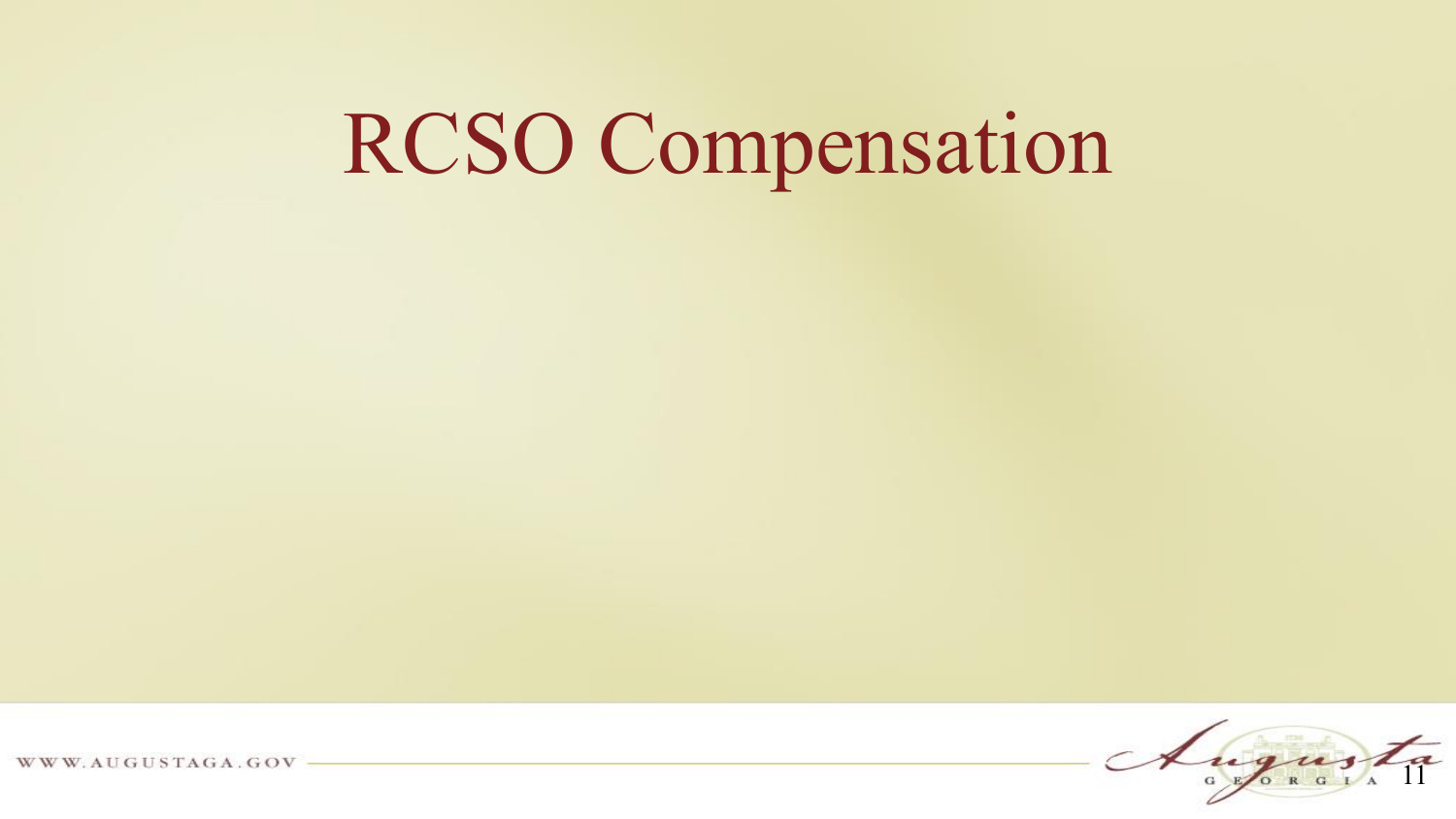- 1.5 % across the board increase for civilian and sworn personnel - \$ 452,600
- Adjust to minimum \$407,800
- Sheriff requested \$2.4 million prior to:
	- Results of compensation study
	- 2018 revenue projections

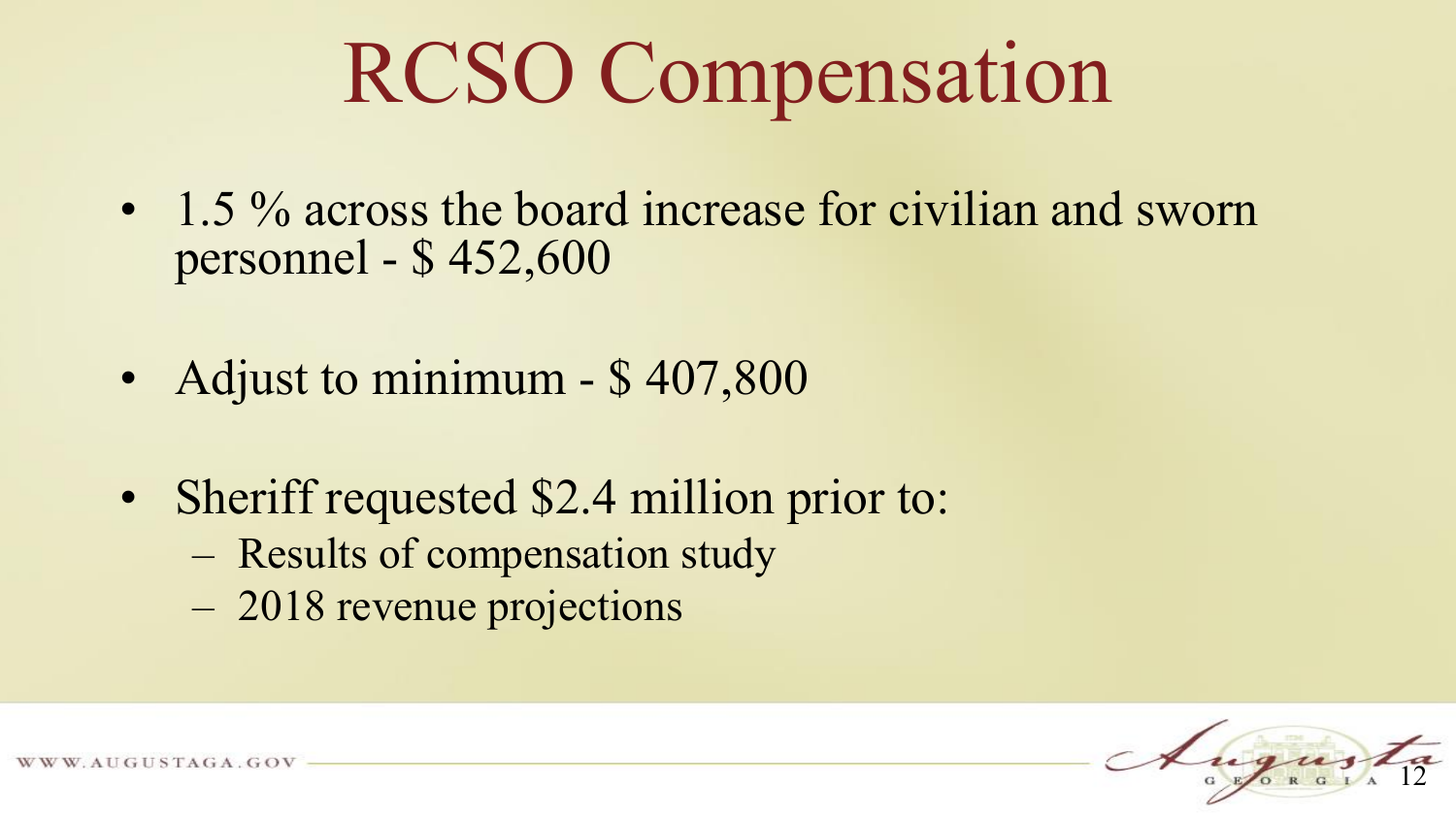- After further discussion with Mayor, Sheriff, Administrator and Finance a compromise was proposed:
	- Initial plan 14 positions defunded/eliminated
	- Revised plan 30 positions defunded/eliminated
	- Total \$1.7 million allocated for implementation
	- Plan will be reviewed as part of the 2019 budget

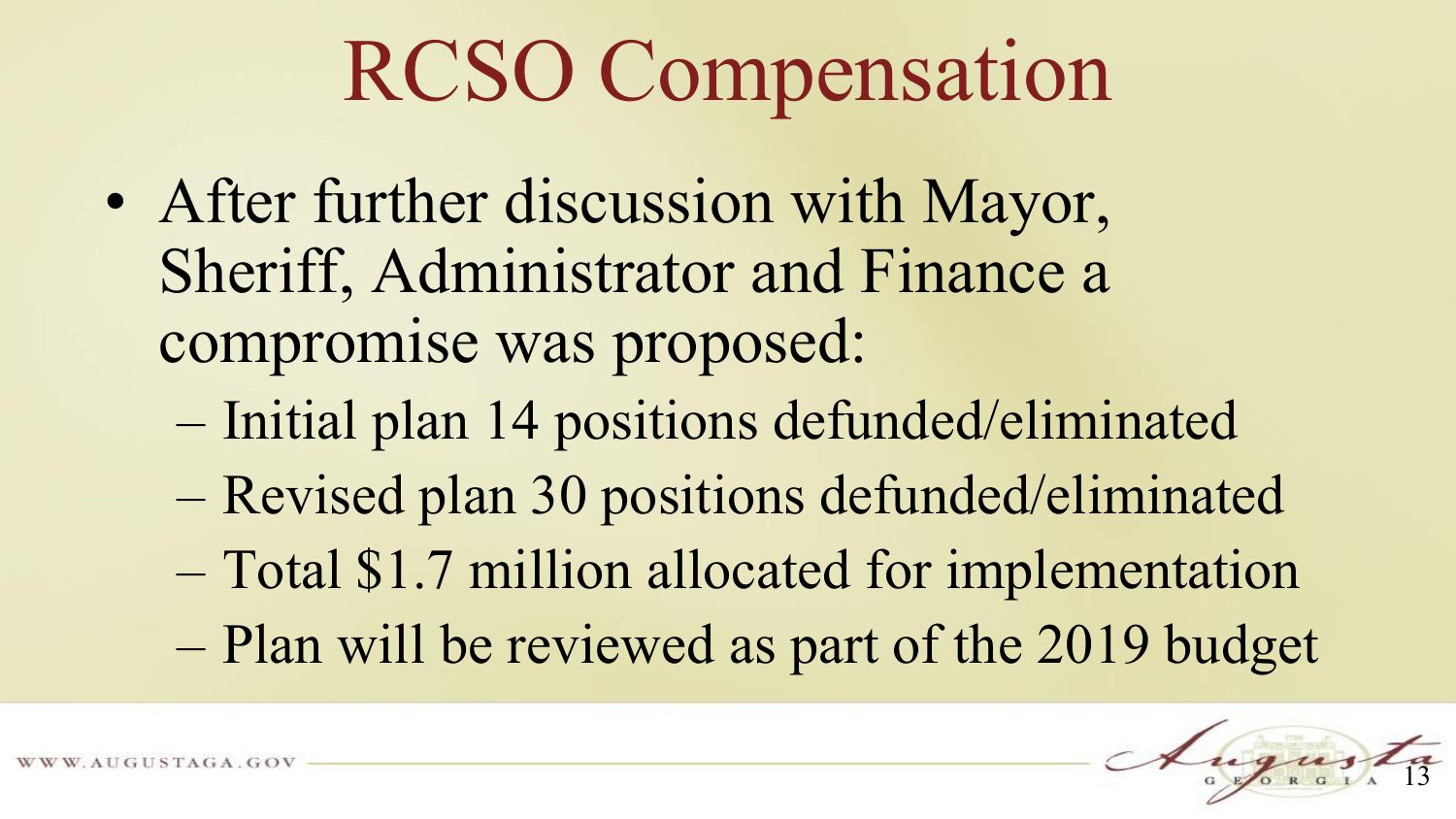- The Plan
	- Provide \$1.7 million for salary increases
		- \$750,000 defunded/eliminated positions
		- \$860,000 part of compensation study
			- » \$750,000 salaries
			- » \$110,000 benefits
		- \$90,000 to be determined

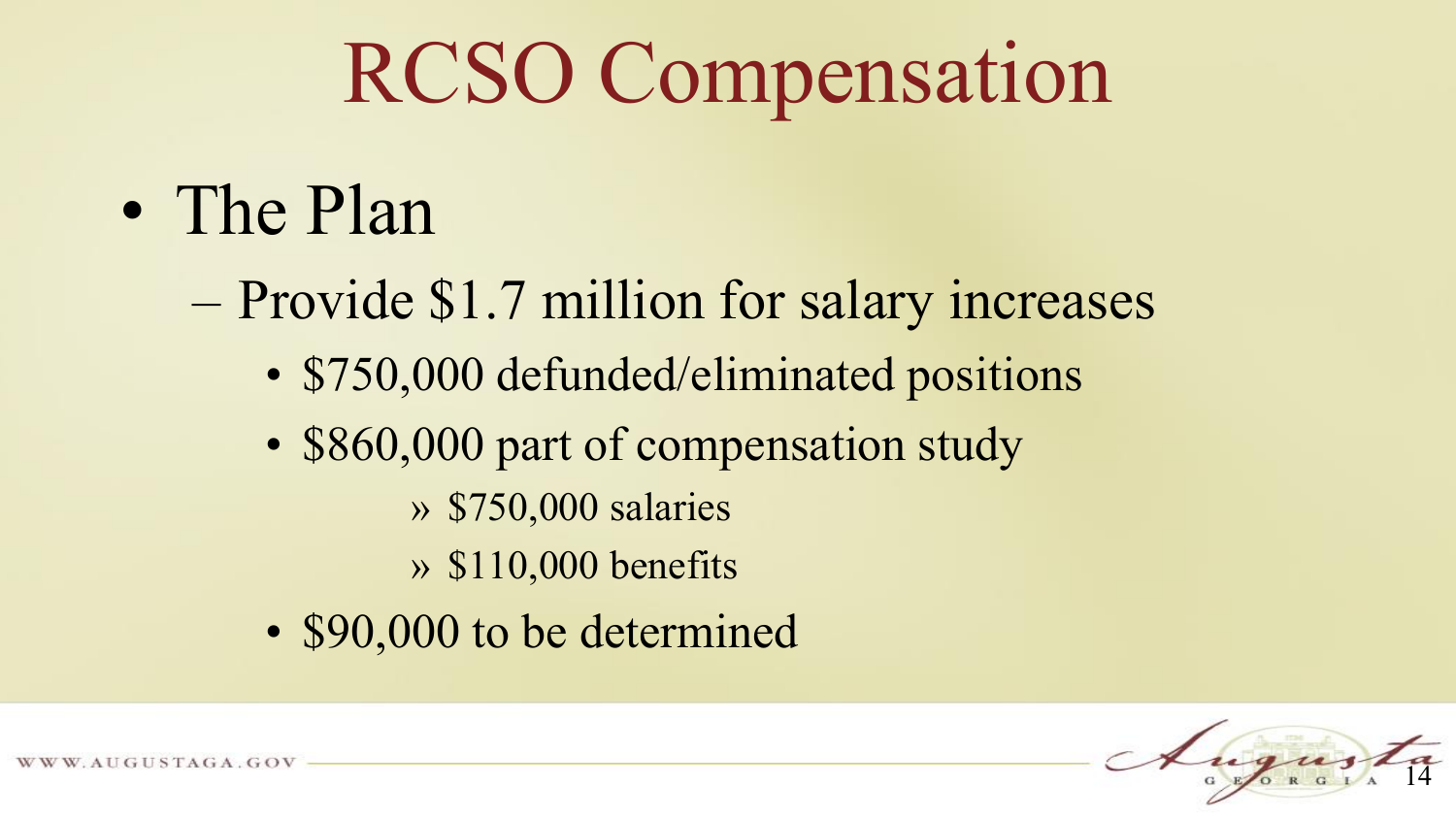# RCSO annual salary clarification

- RCSO advertised annual salary based on expected annual hours total of 2080
- Actual expected annual hours worked are 2184 *(confirmed by RCSO)*
- Resulted in understatement of annual salary
- Hourly wage is correctly computed
- *All hours worked are paid*

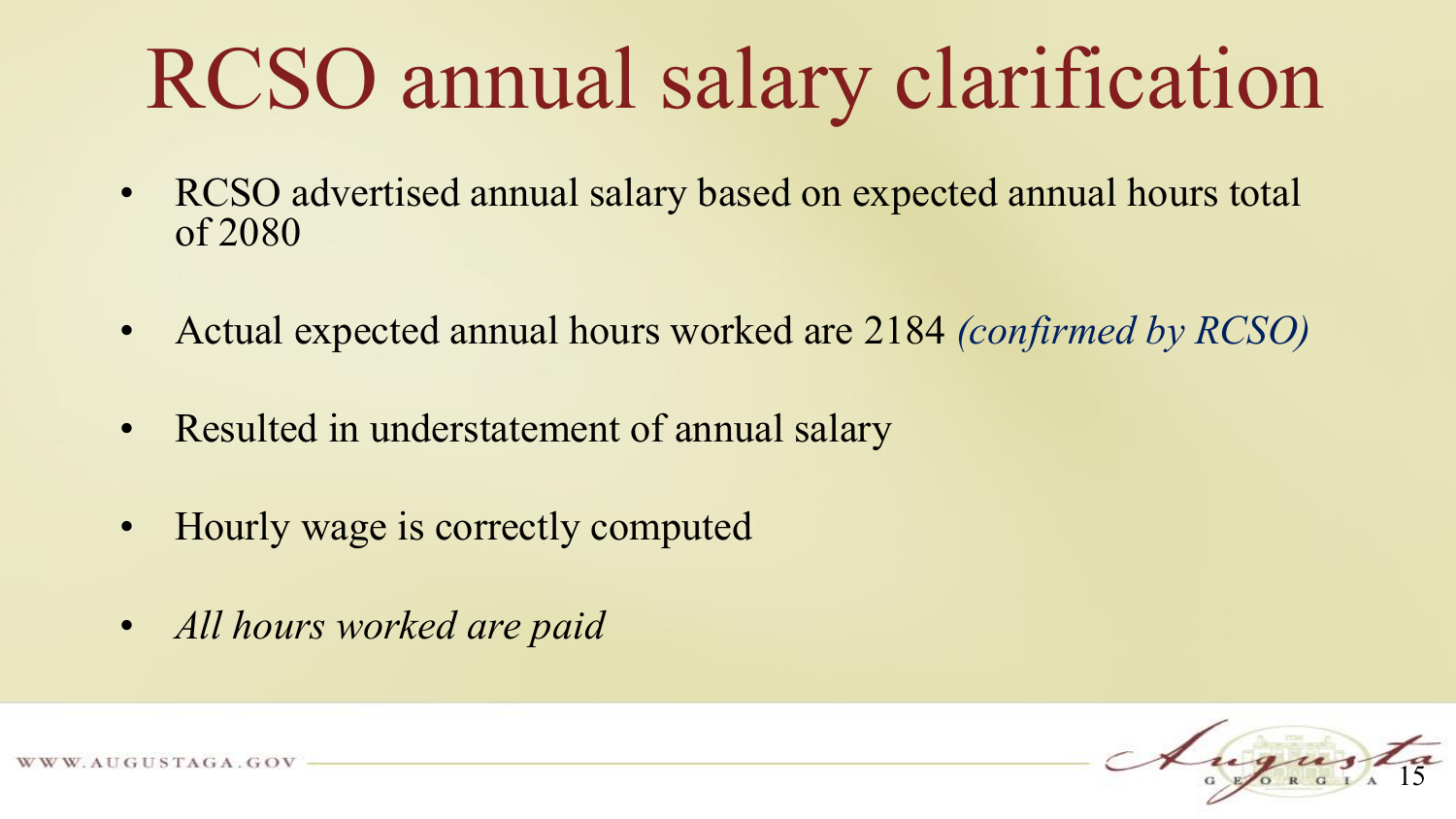# RCSO annual salary clarification

|                                           | Augusta |             |             |                  |             | <b>Columbia County</b> |              |             |         |                  |
|-------------------------------------------|---------|-------------|-------------|------------------|-------------|------------------------|--------------|-------------|---------|------------------|
|                                           |         | <b>New</b>  |             | <b>Certified</b> |             | 2018 Comp Study        |              | <b>New</b>  |         | <b>Certified</b> |
|                                           |         | <b>Hire</b> |             | <b>Officer</b>   |             | Proposed               |              | <b>Hire</b> |         | <b>Officer</b>   |
| currently advertised                      |         |             |             |                  |             |                        |              |             |         |                  |
| base annual salary                        | $\zeta$ | 32,098      | $\varsigma$ | 34,884           | $\varsigma$ | 36,275                 | $\mathsf{S}$ | 29,426      | $\zeta$ | 39,443           |
| base hours                                |         | 2080        |             | 2080             |             |                        |              | 2236        |         | 2236             |
| base hourly rate                          | $\zeta$ | 15.43       | $\varsigma$ | 16.77            |             |                        | \$           | 13.16       | $\zeta$ | 17.64            |
| actual annual base per sheriff 2184 hours |         |             |             |                  |             |                        |              |             |         |                  |
| base hourly rate                          | $\zeta$ | 15.43       | $\zeta$     | 16.77            | $\varsigma$ | 17.44                  |              |             |         |                  |
| expected hours                            |         | 2184        |             | 2184             |             | 2184                   |              |             |         |                  |

 $\frac{1}{2}$  actual annual amount  $\frac{1}{2}$  33,699.12  $\frac{1}{2}$  36,625.68  $\frac{1}{2}$  38,088.00

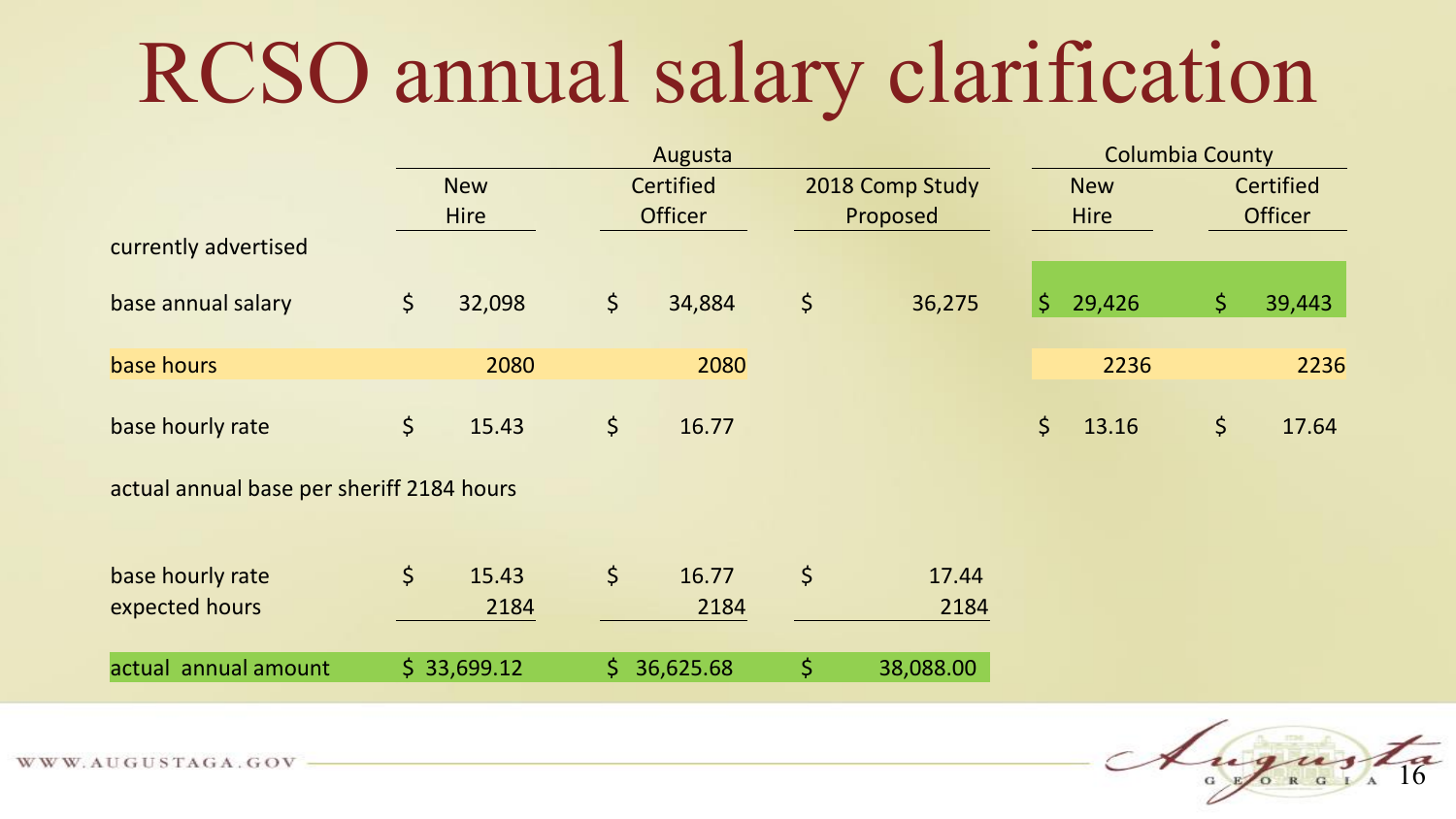## RCSO - Overtime

|      |              |                     |                                   | <b>Average OT per</b> |
|------|--------------|---------------------|-----------------------------------|-----------------------|
| Year | <b>Month</b> | # of Vacancies (FT) | <b>Total Overtime Sheriff 273</b> | <b>Open Position</b>  |
| 2014 |              | 52.67               | $\zeta$<br>1,497,869              | \$28,441              |
| 2015 |              | 65.92               | $\zeta$<br>1,850,985              | \$28,081              |
| 2016 |              | 67.08               | $\zeta$<br>1,823,017              | \$27,175              |
| 2017 | Jan          | 71                  | \$<br>232,751                     | \$<br>3,278           |
|      | Feb          | 71                  | $\varsigma$<br>140,679            | $\zeta$<br>1,981      |
|      | Mar          | 72                  | \$<br>147,454                     | \$<br>2,048           |
|      | Apr          | 93                  | \$<br>204,882                     | \$<br>2,203           |
|      | May          | 89                  | \$<br>145,898                     | \$<br>1,639           |
|      | Jun          | 93                  | \$<br>220,434                     | $\zeta$<br>2,370      |
|      | Jul          | 87                  | \$<br>304,974                     | \$<br>3,505           |
|      | Aug          | 86                  | \$<br>173,498                     | $\zeta$<br>2,017      |
|      | Sep          | 81                  | \$<br>381,905                     | \$<br>4,715           |
|      | Oct          | 81                  | \$<br>179,503                     | \$<br>2,216           |
| 2017 |              | 82.40               | \$<br>2,131,977                   | \$25,874              |

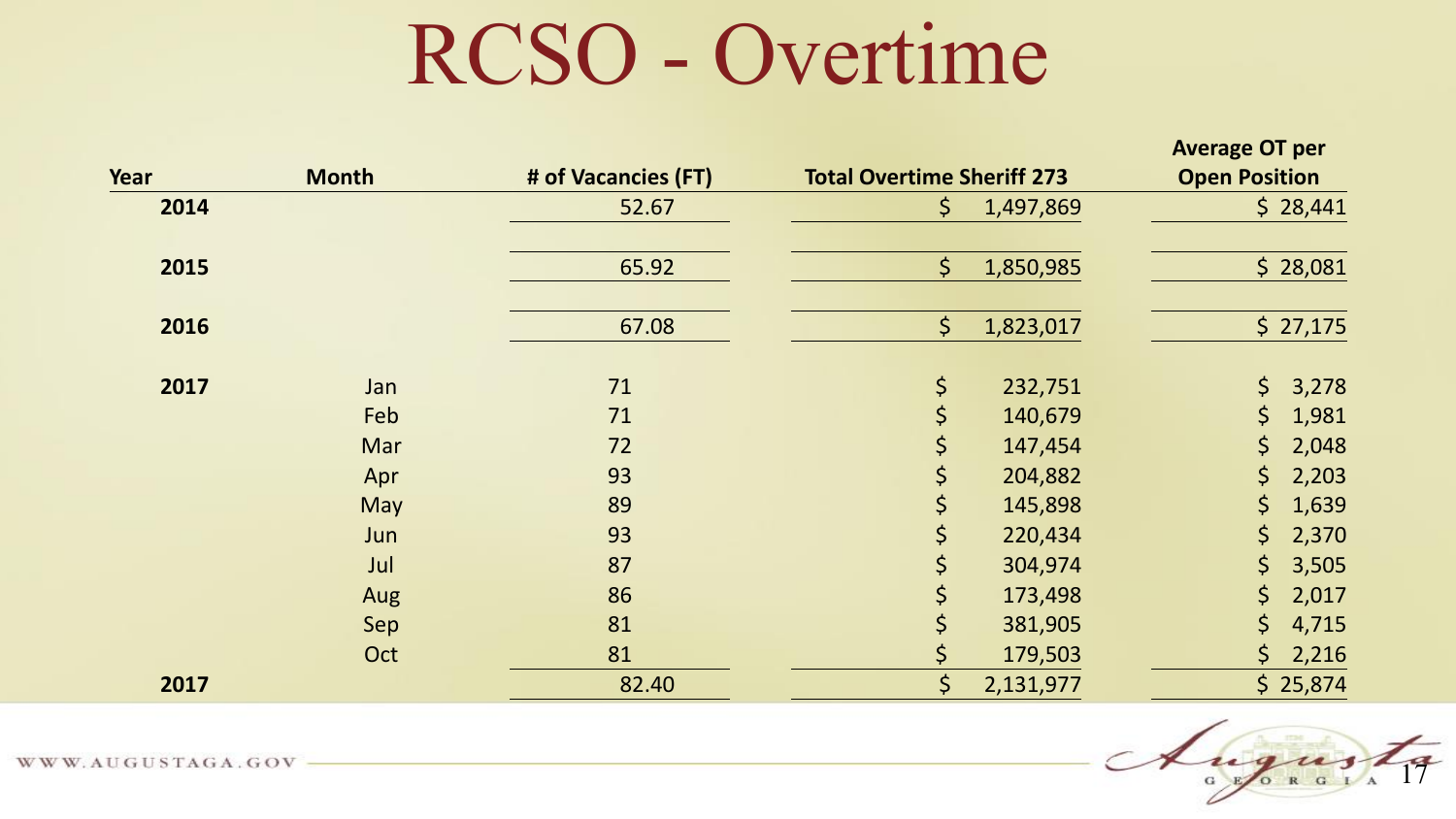## Expected Outcome

• Compensation adjustment plan will make salaries more competitive

• Competitive salaries reduce number of vacancies

• Plan will be reviewed as part of 2019 budget

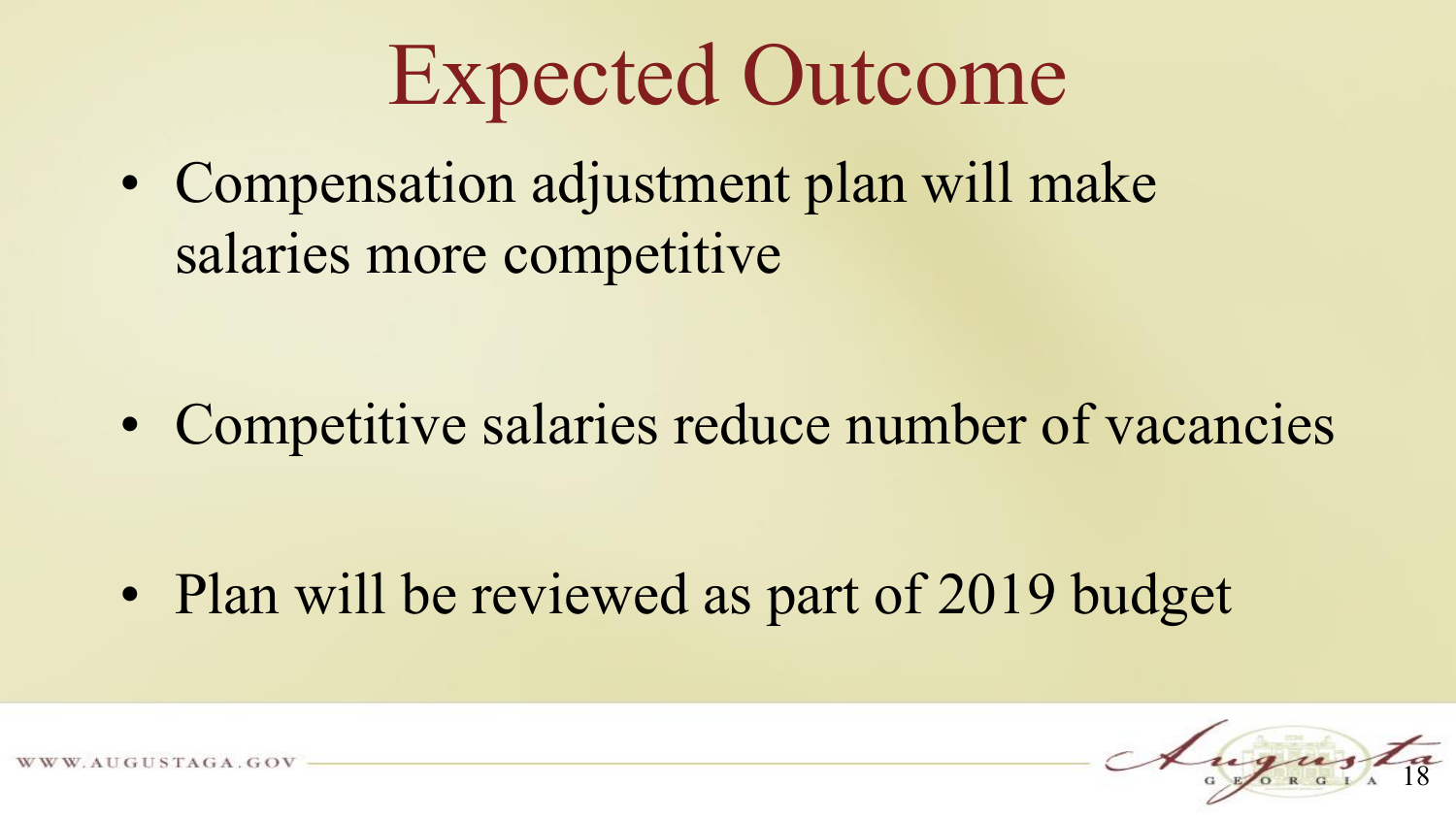#### Value of Proposed Positions Eliminated/Defunded – November 14, 2017

| <b>Fund Name</b>                           | <b>Count of PCN</b> | <b>Sum of Annual Salary without</b><br>benefits |  |  |
|--------------------------------------------|---------------------|-------------------------------------------------|--|--|
| <b>Augusta Regional Airport</b>            |                     | \$59,392.31                                     |  |  |
| <b>General Fund</b>                        | 8                   | \$287,014.85                                    |  |  |
| <b>Housing &amp; Community Development</b> | $\overline{2}$      | \$50,492.26                                     |  |  |
| <b>Waste Management Fund</b>               | $\overline{2}$      | \$74,264.50                                     |  |  |
| <b>Water &amp; Sewerage</b>                | 29                  | \$1,088,201.39                                  |  |  |
| <b>SPLOST</b>                              | 5                   | \$158,877.04                                    |  |  |
| <b>Emergency Telephone Response</b>        |                     | \$27,392.18                                     |  |  |
| Law Enforcement*                           | 30                  | \$750,000.00                                    |  |  |
| <b>Grants</b>                              | $\mathbf{1}$        | \$65,753.56                                     |  |  |
| <b>Grand Total</b>                         | 78                  | \$2,561,388.09                                  |  |  |

*\*Defunded/Eliminated positions*

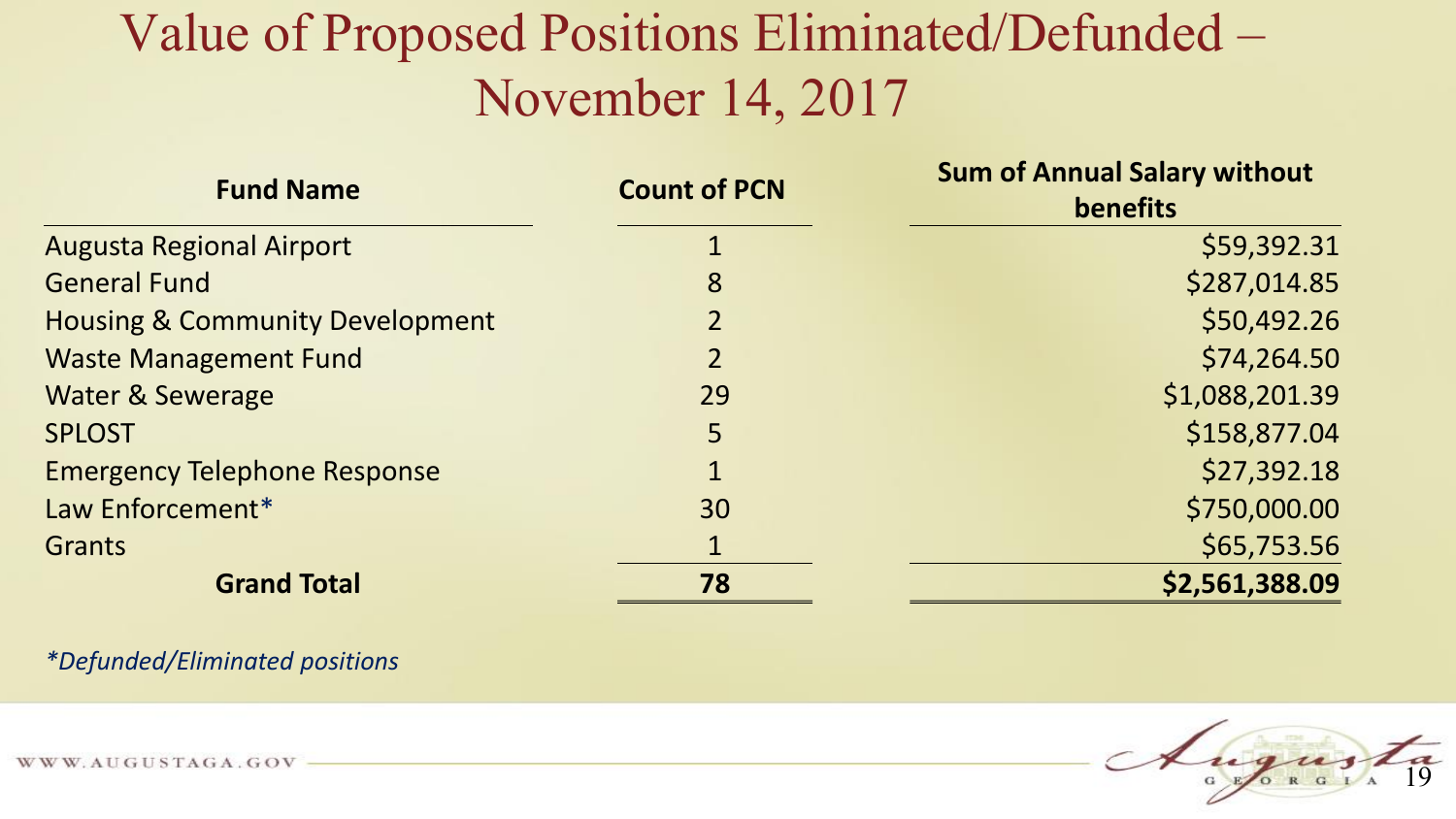## Franchise Fees

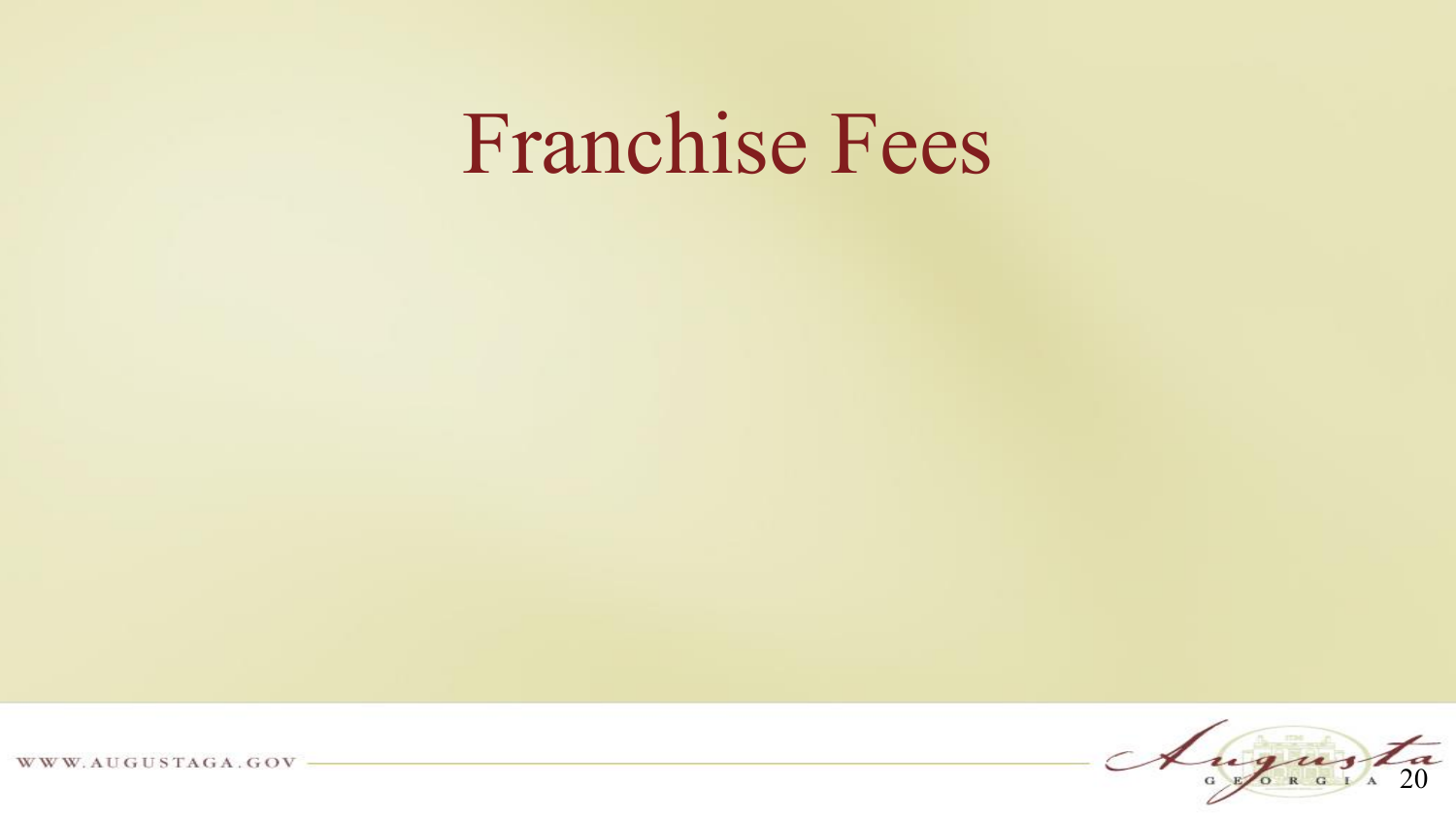## Franchise Fees

|                               |                   |           | 0.50%           |           | 1%              |
|-------------------------------|-------------------|-----------|-----------------|-----------|-----------------|
|                               | <b>Current 5%</b> | 5.50%     | <b>Increase</b> | 6%        | <b>Increase</b> |
|                               |                   |           |                 |           |                 |
| <b>Utilities</b>              | 4,099,290         | 4,509,220 | 409,930         | 4,919,149 | 819,859         |
|                               |                   |           |                 |           |                 |
| <b>Environmental Services</b> | 638,450           | 702,292   | 63,842          | 766,137   | 127,687         |
|                               |                   |           |                 |           |                 |
| <b>Garbage Collections</b>    | 1,038,380         | 1,142,221 | 103,841         | 1,246,060 | 207,680         |
|                               |                   |           |                 |           |                 |
| <b>StormWater</b>             | 697,660           | 767,428   | 69,768          | 837,194   | 139,534         |
|                               |                   |           |                 |           |                 |
|                               |                   |           |                 |           |                 |
|                               |                   |           | 647,381         |           | 1,294,759       |

Augusta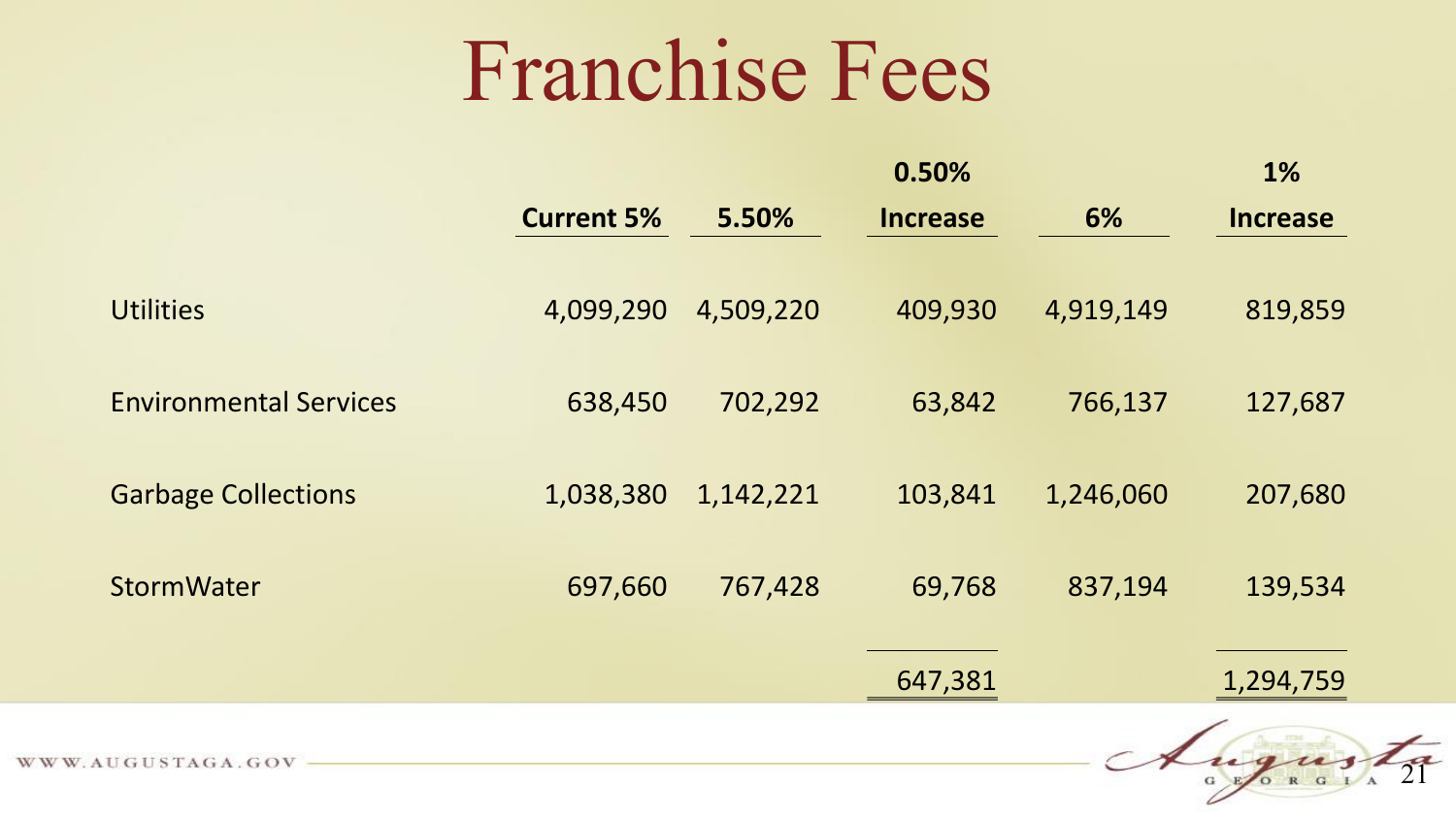## Current Status

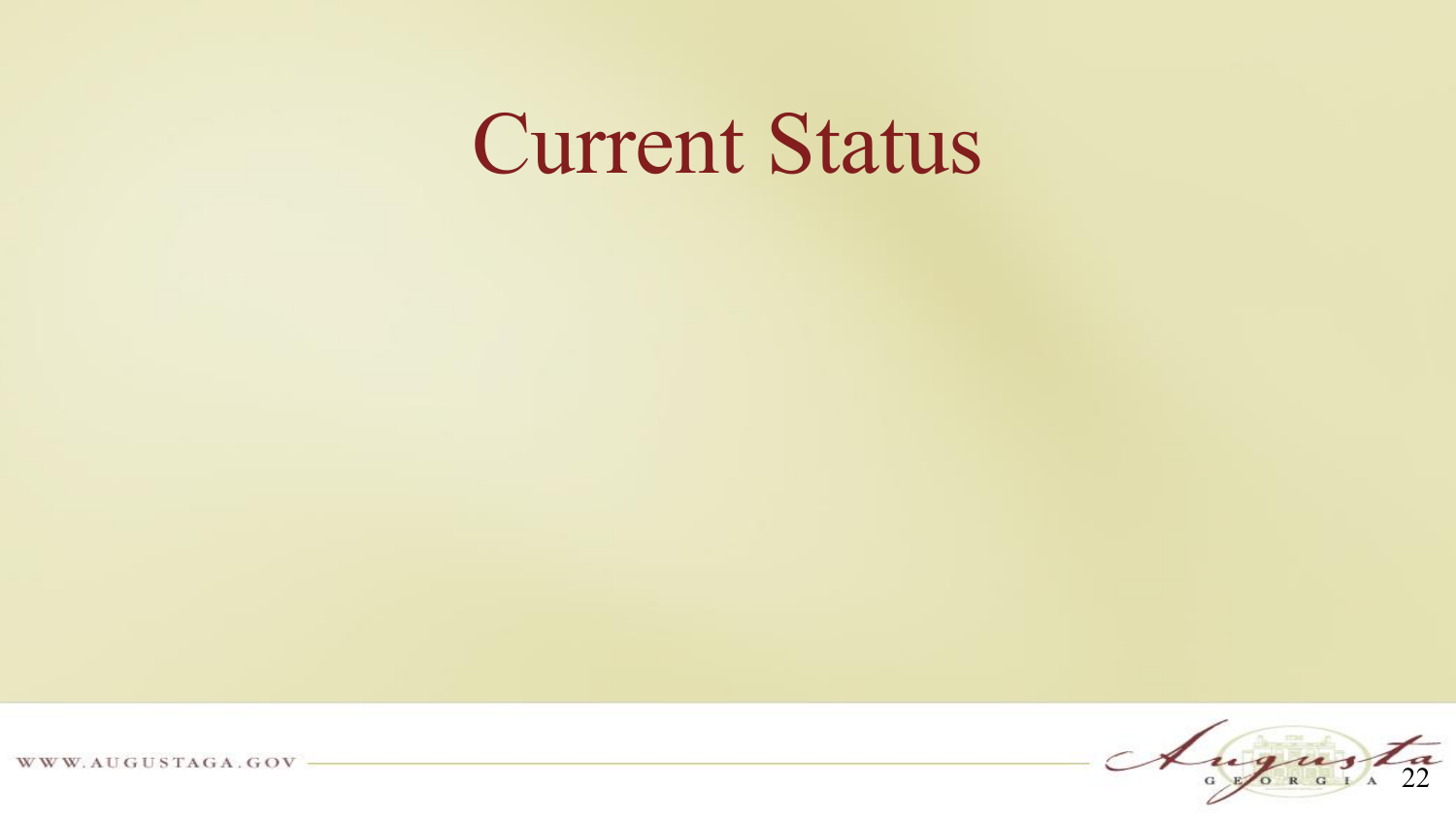#### Funds unallocated – option A includes energy excise tax and 5.5% franchise fee

|                                                  | <b>Revenues</b> | <b>Expenditures</b> | <b>Balance</b>     |
|--------------------------------------------------|-----------------|---------------------|--------------------|
| Available as of 10-17-17                         | \$155,365,810   | \$153,055,500       | \$2,310,310        |
|                                                  |                 |                     |                    |
| <b>Allocation</b>                                |                 |                     |                    |
| Across the Board 1.5 % - General Fund            |                 | 560,720             | 1,749,590          |
| Across the Board 1.5 %- RCSO                     |                 | 452,570             | 1,297,020          |
| <b>Cost to Minimum - General Fund</b>            |                 | 908,700             | 388,320            |
| <b>Cost to Minimum - RCSO</b>                    |                 | 407,760             | (19, 440)          |
| Increase to Part Time Personnel                  |                 | 130,000             | (149, 440)         |
| Savings to General Fund - net of lapsed salaries |                 |                     |                    |
| for positions eliminated                         |                 | (150,000)           | 560                |
|                                                  |                 |                     |                    |
|                                                  |                 |                     |                    |
|                                                  | \$155,365,810   | \$155,365,250       | $\varsigma$<br>560 |
|                                                  |                 |                     |                    |

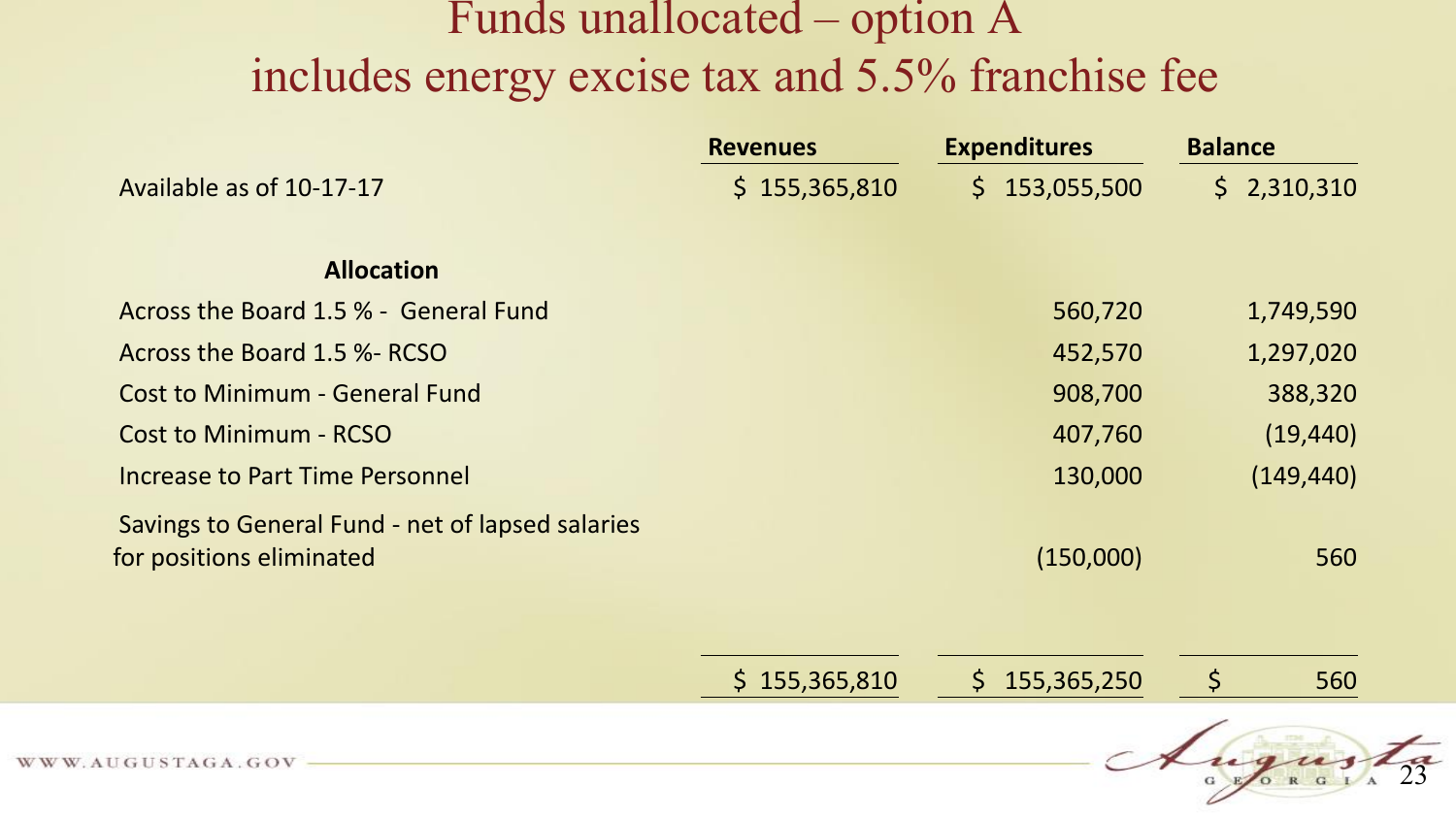#### Funds unallocated – option B 6% franchise fee, reduce fund balance installment

|                                                                              | <b>Revenues</b> | <b>Expenditures</b> | <b>Balance</b>         |  |
|------------------------------------------------------------------------------|-----------------|---------------------|------------------------|--|
| Available as of 10-17-17                                                     | \$155,365,810   | \$153,055,500       | \$2,310,310            |  |
| <b>Adjustments</b>                                                           |                 |                     |                        |  |
| <b>Eliminate Excise Tax</b>                                                  | (1,250,000)     |                     | 1,060,310              |  |
| <b>Increase Franchise Fees</b>                                               | 647,380         |                     | 1,707,690              |  |
| Reduce Fund Balance allocation                                               |                 | (625,000)           | 2,332,690              |  |
|                                                                              | 154,763,190     | 152,430,500         | 2,332,690              |  |
| <b>Allocation</b>                                                            |                 |                     |                        |  |
| Across the Board 1.5 % - General Fund                                        |                 | 560,720             | 1,771,970              |  |
| Across the Board 1.5 %- RCSO                                                 |                 | 452,570             | 1,319,400              |  |
| <b>Cost to Minimum - General Fund</b>                                        |                 | 908,700             | 410,700                |  |
| <b>Cost to Minimum - RCSO</b>                                                |                 | 407,760             | 2,940                  |  |
| <b>Increase to Part Time Personnel</b>                                       |                 | 130,000             | (127,060)              |  |
| Savings to General Fund - net of lapsed salaries for positions<br>eliminated |                 | (150,000)           | 22,940                 |  |
|                                                                              | \$154,763,190   | \$154,740,250       | $\mathsf{S}$<br>22,940 |  |
|                                                                              |                 |                     | 1736                   |  |

Augusta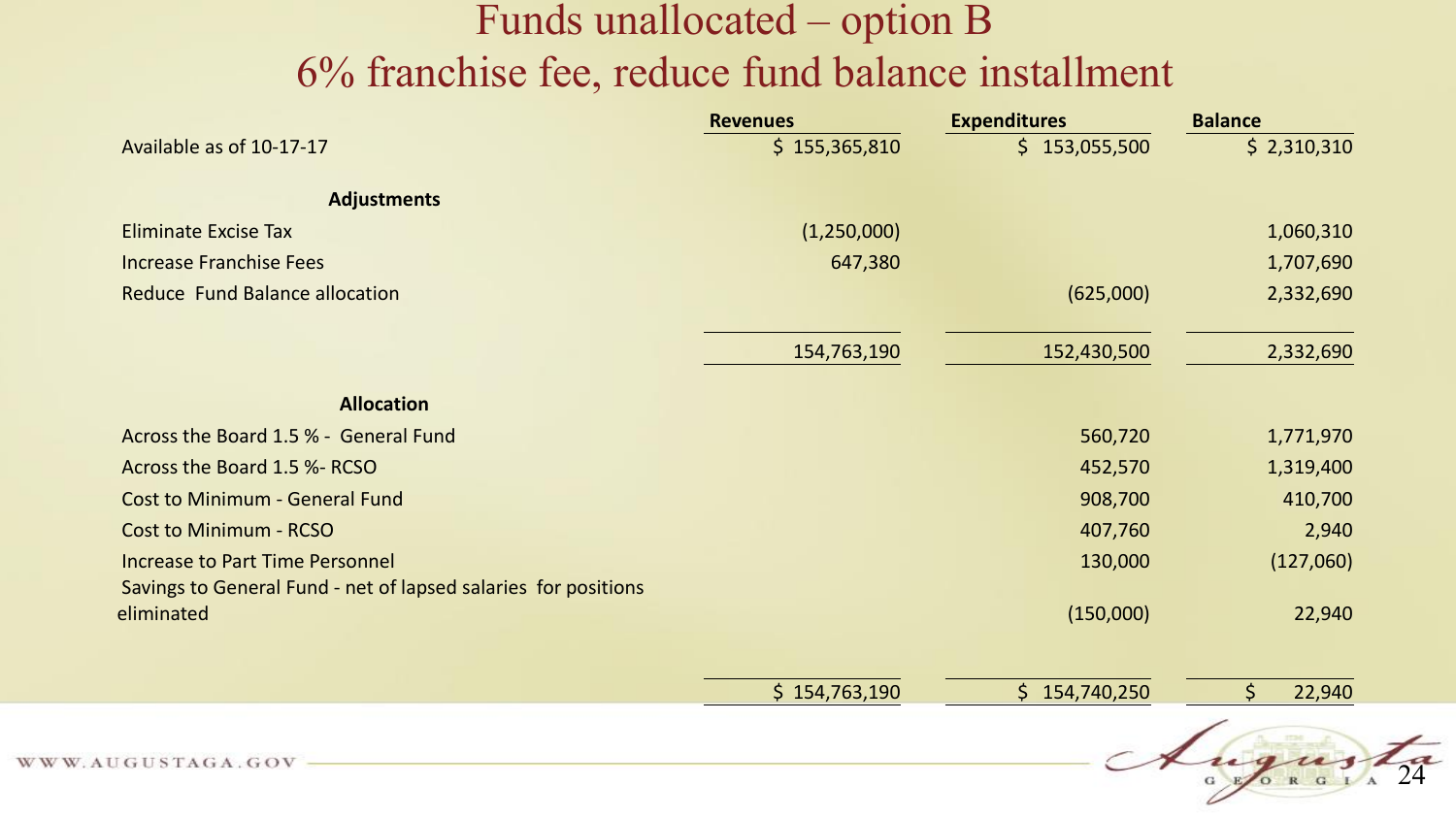#### Funds unallocated – option C 6% Franchise Fee, eliminate fund balance installment

|                                                                | <b>Revenues</b> | <b>Expenditures</b> | <b>Balance</b> |
|----------------------------------------------------------------|-----------------|---------------------|----------------|
| Available as of 10-17-17                                       | \$155,365,810   | \$153,055,500       | \$2,310,310    |
| <b>Adjustments</b>                                             |                 |                     |                |
| <b>Eliminate Excise Tax</b>                                    | (1,250,000)     |                     | 1,060,310      |
| <b>Increase Franchise Fees</b>                                 | 647,380         |                     | 1,707,690      |
| <b>Reduce Fund Balance allocation</b>                          |                 | (875,000)           | 2,582,690      |
|                                                                | 154,763,190     | 152,180,500         | 2,582,690      |
| <b>Allocation</b>                                              |                 |                     |                |
| Across the Board 1.5 % - General Fund                          |                 | 560,720             | 2,021,970      |
| Across the Board 1.5 %- RCSO                                   |                 | 452,570             | 1,569,400      |
| <b>Cost to Minimum - General Fund</b>                          |                 | 908,700             | 660,700        |
| <b>Cost to Minimum - RCSO</b>                                  |                 | 407,760             | 252,940        |
| <b>Increase to Part Time Personnel</b>                         |                 | 130,000             | 122,940        |
| Savings to General Fund - net of lapsed salaries for positions |                 |                     |                |
| eliminated                                                     |                 | (150,000)           | 272,940        |
| Reduce contingency to \$750,000                                |                 | (250,000)           | 522,940        |
|                                                                | \$154,763,190   | \$154,240,250       | \$<br>522,940  |

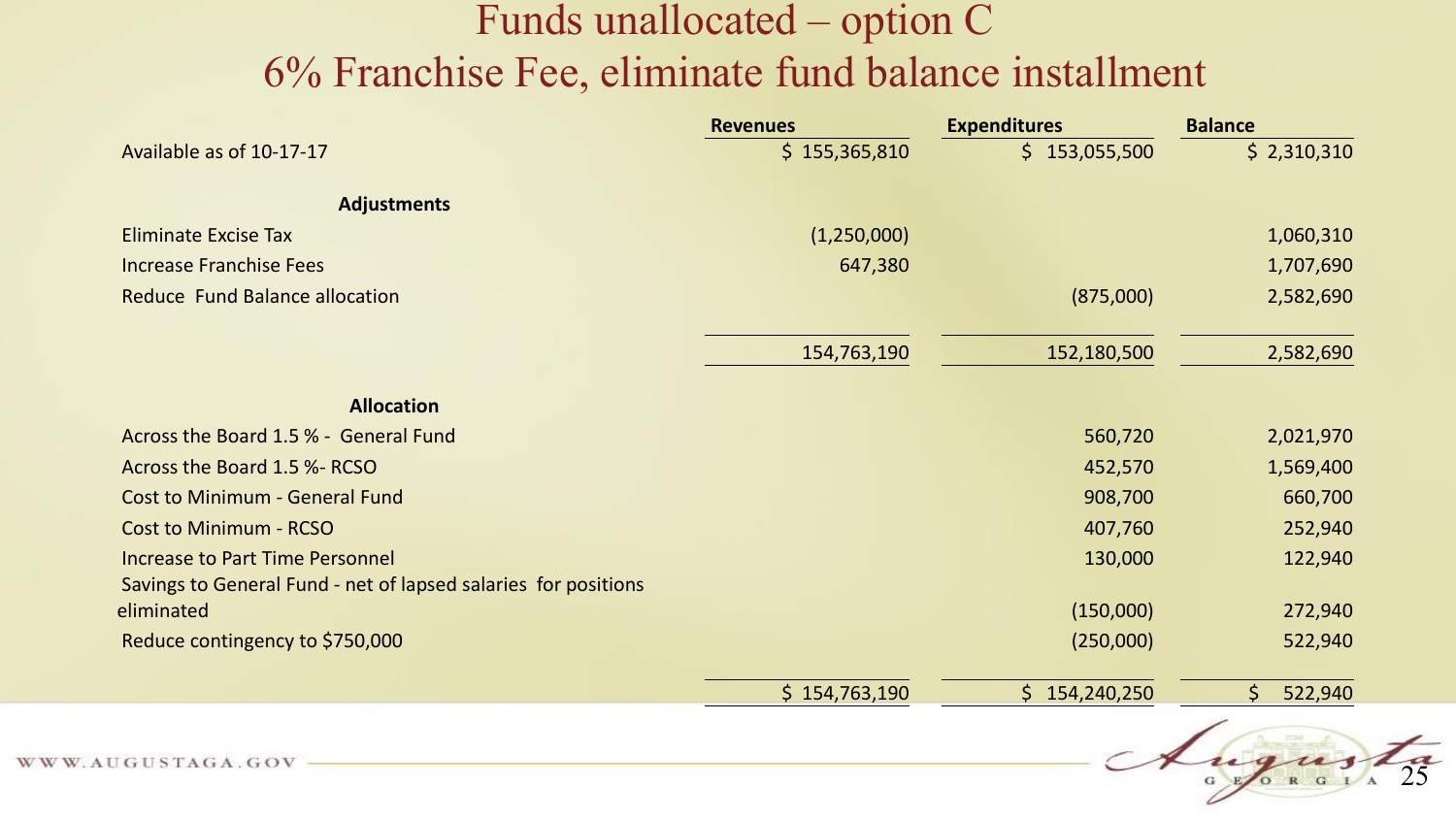### Additional Information requested at previous worksessions



W. AUGUSTAGA. GOV W W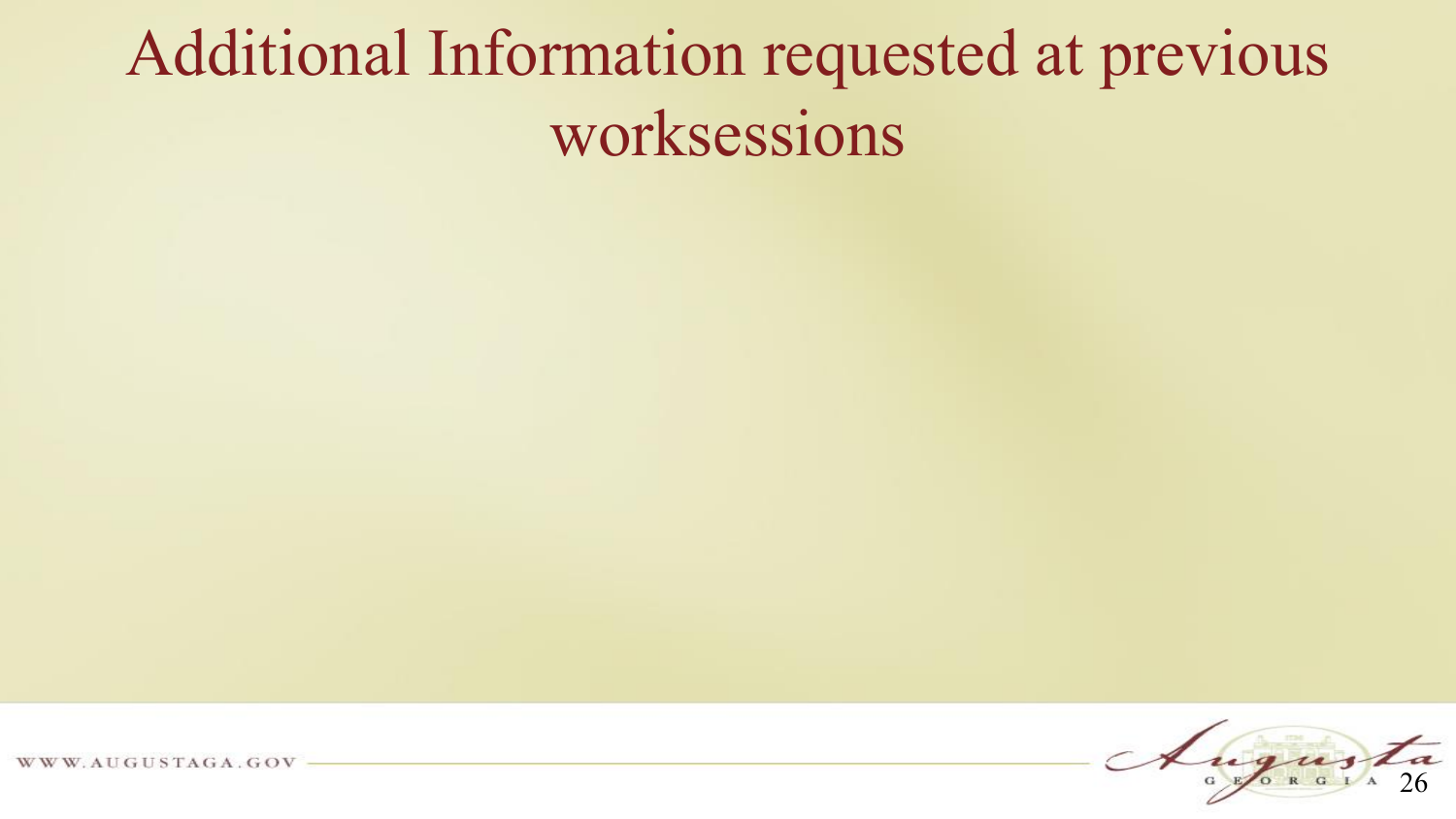## River Taxi

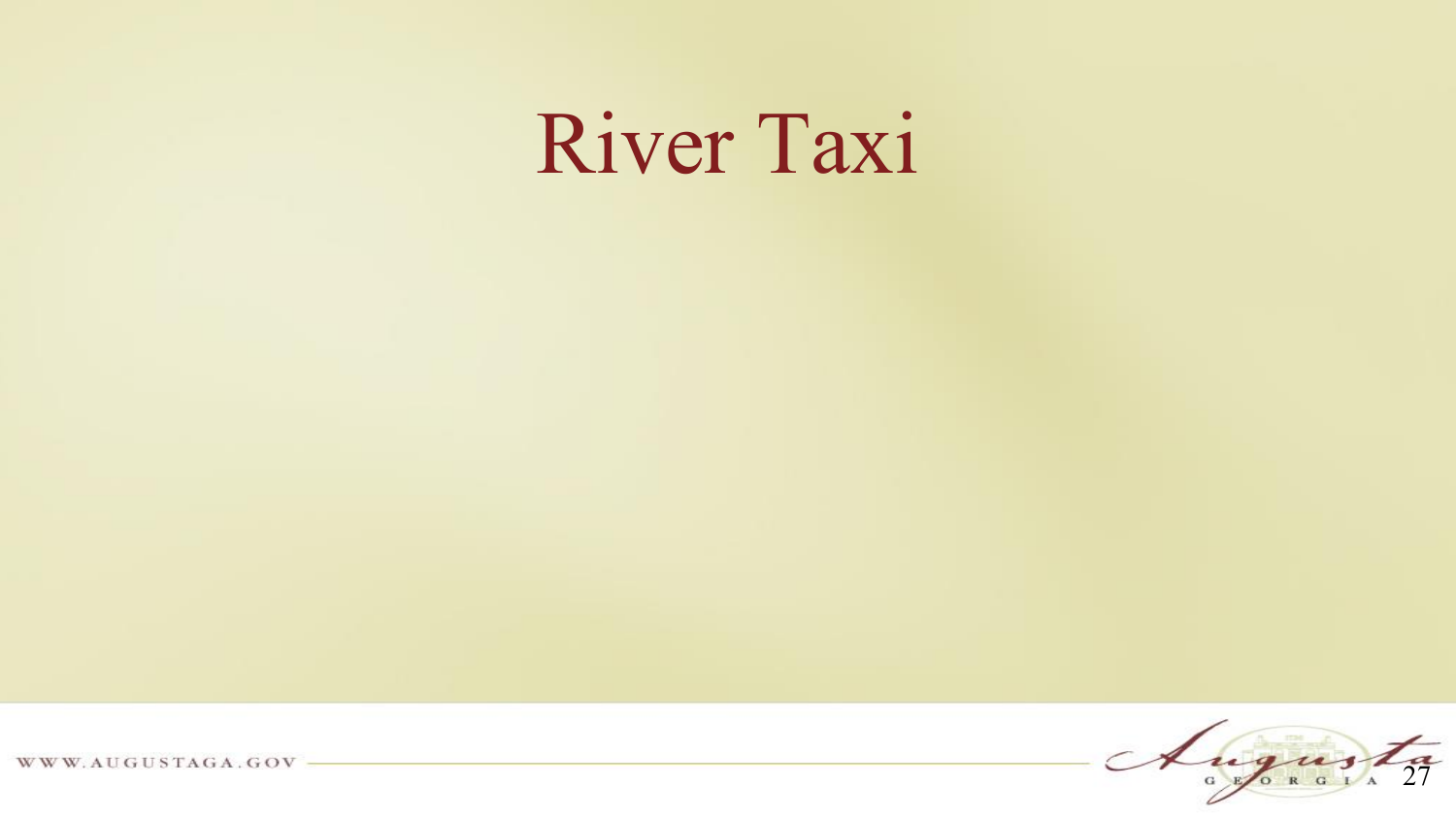### River Taxi

- Options
	- Expand Marine Operator duties
	- Issue RFP to gauge interest
	- Augusta to operate
		- Estimated Annual Revenue \$12,000
			- \$5 per trip 200 trips per month
		- Estimated Annual Costs \$77,400
		- Estimated cost of Boat \$30,000

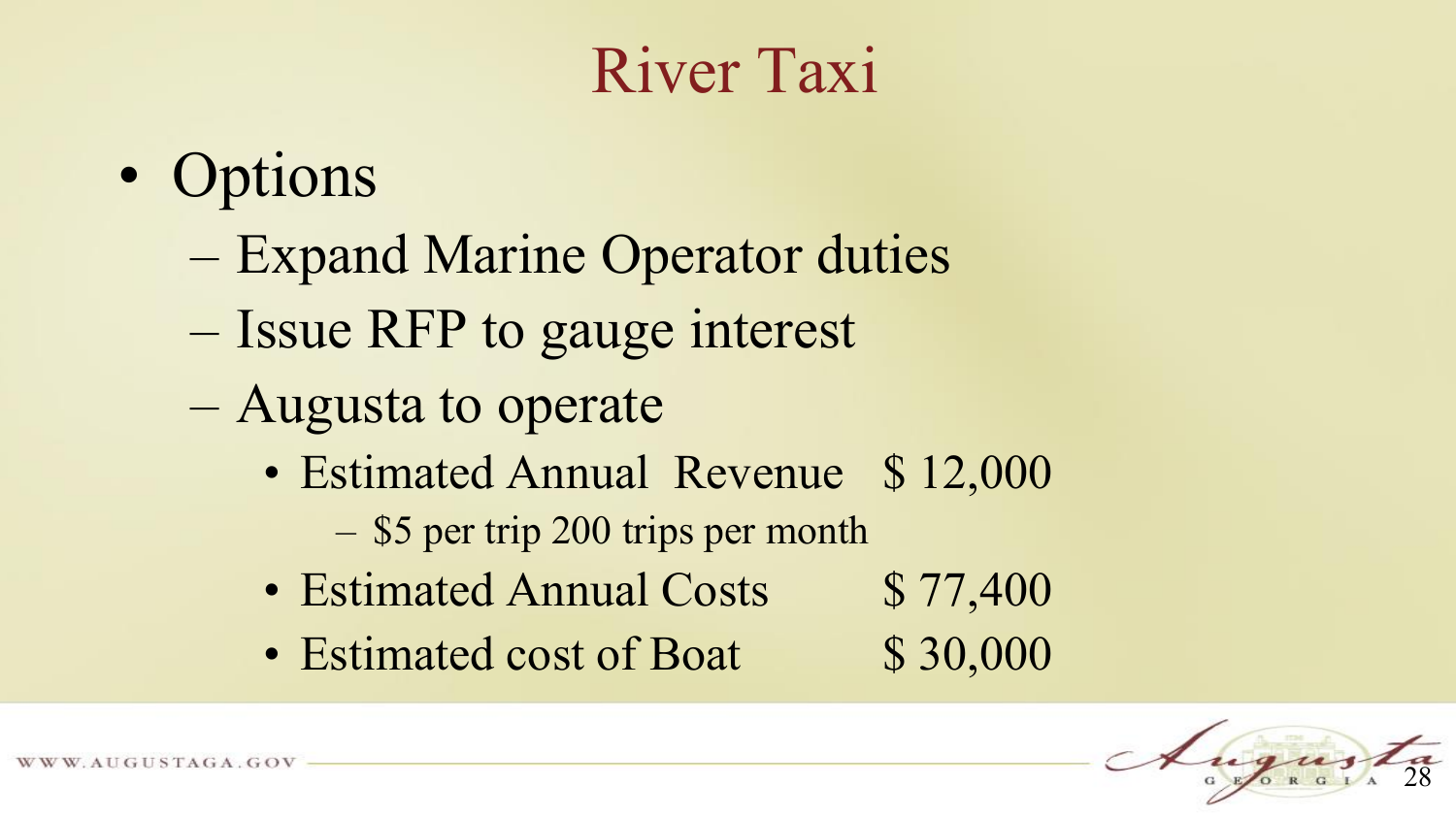## River Taxi

- Challenges:
	- Unknown demand for service
	- Requires dedicated slip on Augusta banks
	- No known facilities on North Augusta side
	- Unknown priority status for North Augusta
	- Requires specific maritime insurance coverage

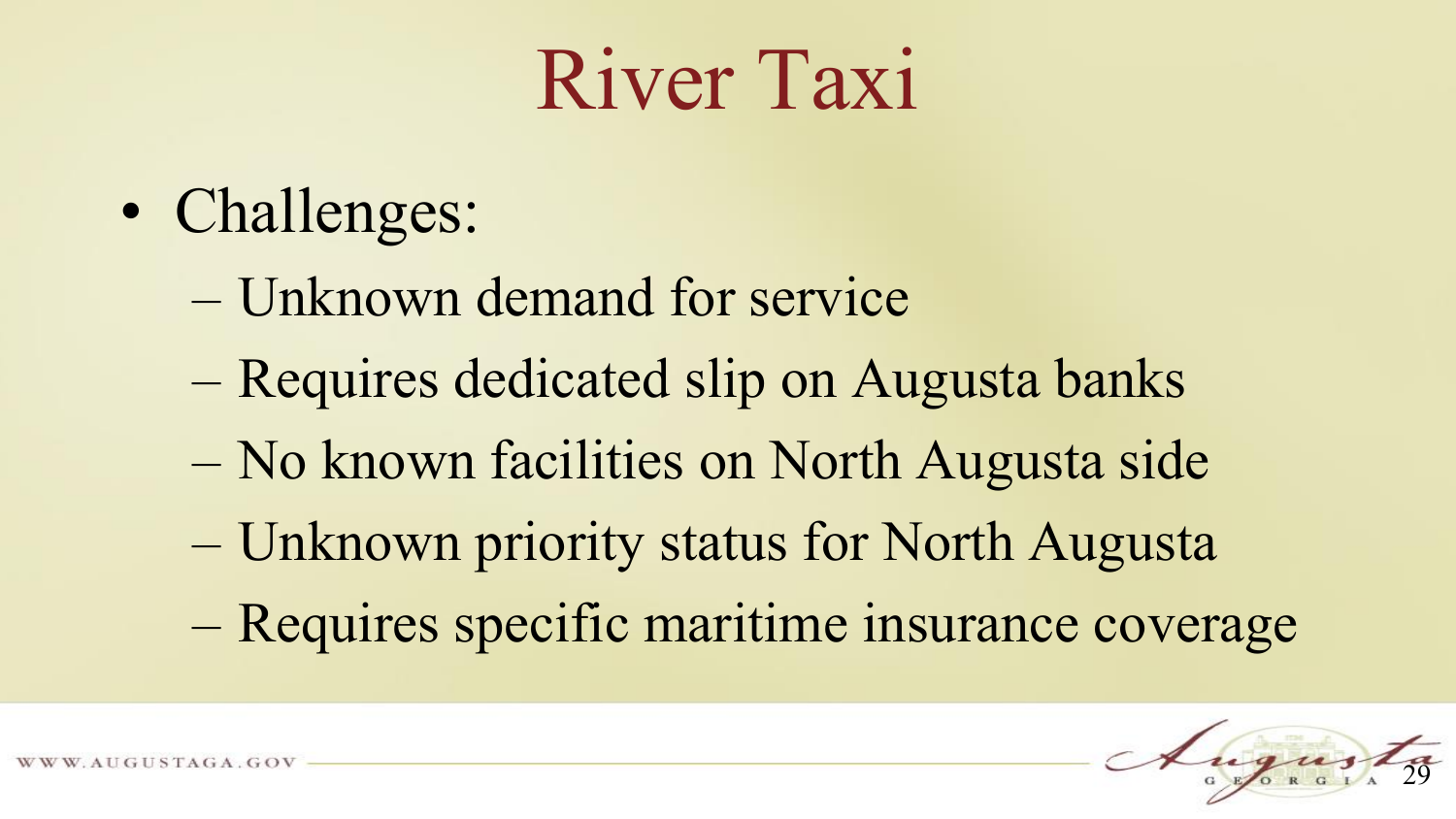#### Ambulance Costs

- 2016 Data
	- 99 Ambulance Claims
	- Cost \$111,696
	- $-85+$  went to ER

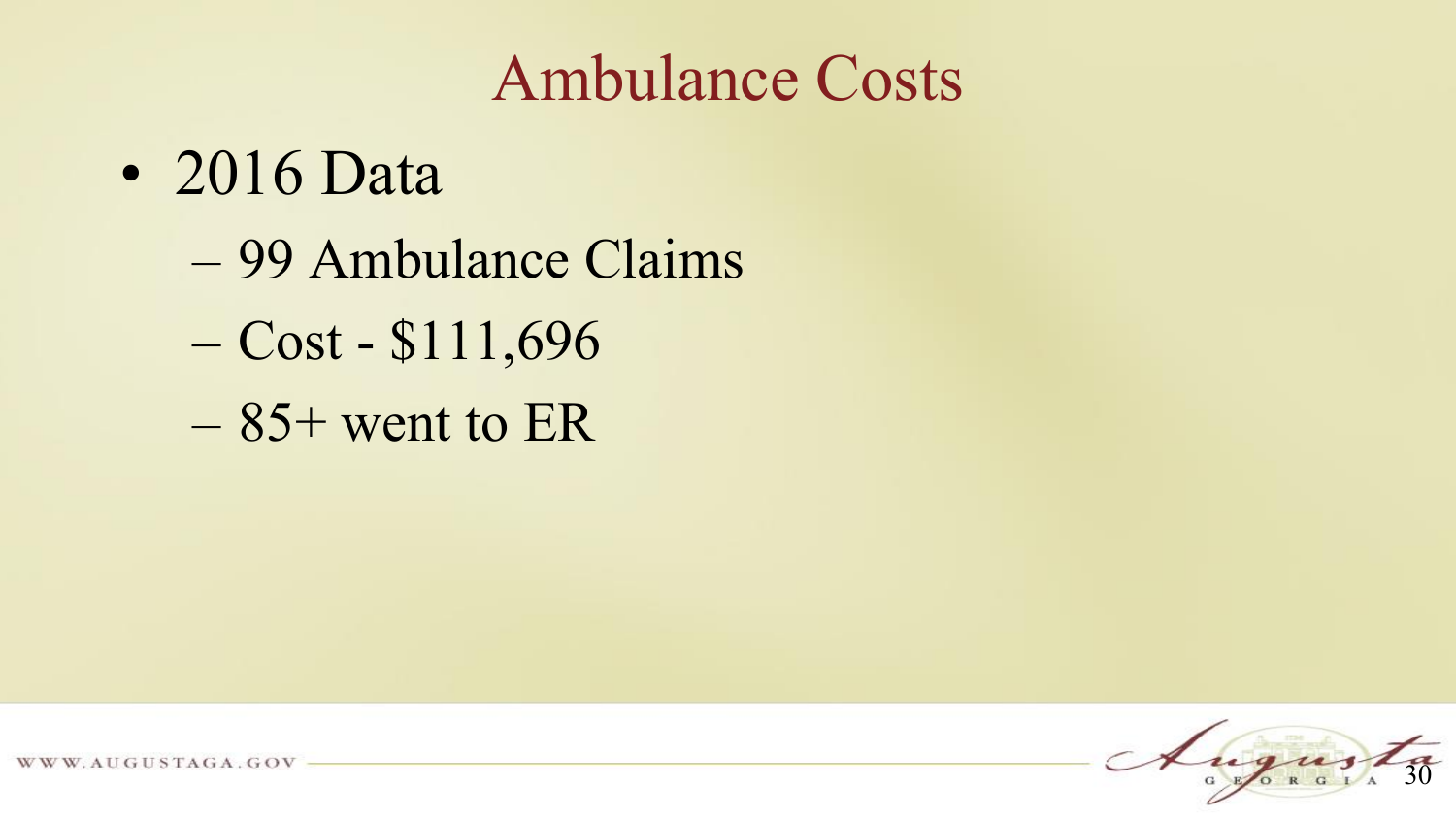#### ER claims – Top 5 Avoidable

**Top 5 ER Avoidable Diagnoses By Visits The top 5 diagnoses represents 23.5% of the avoidable**

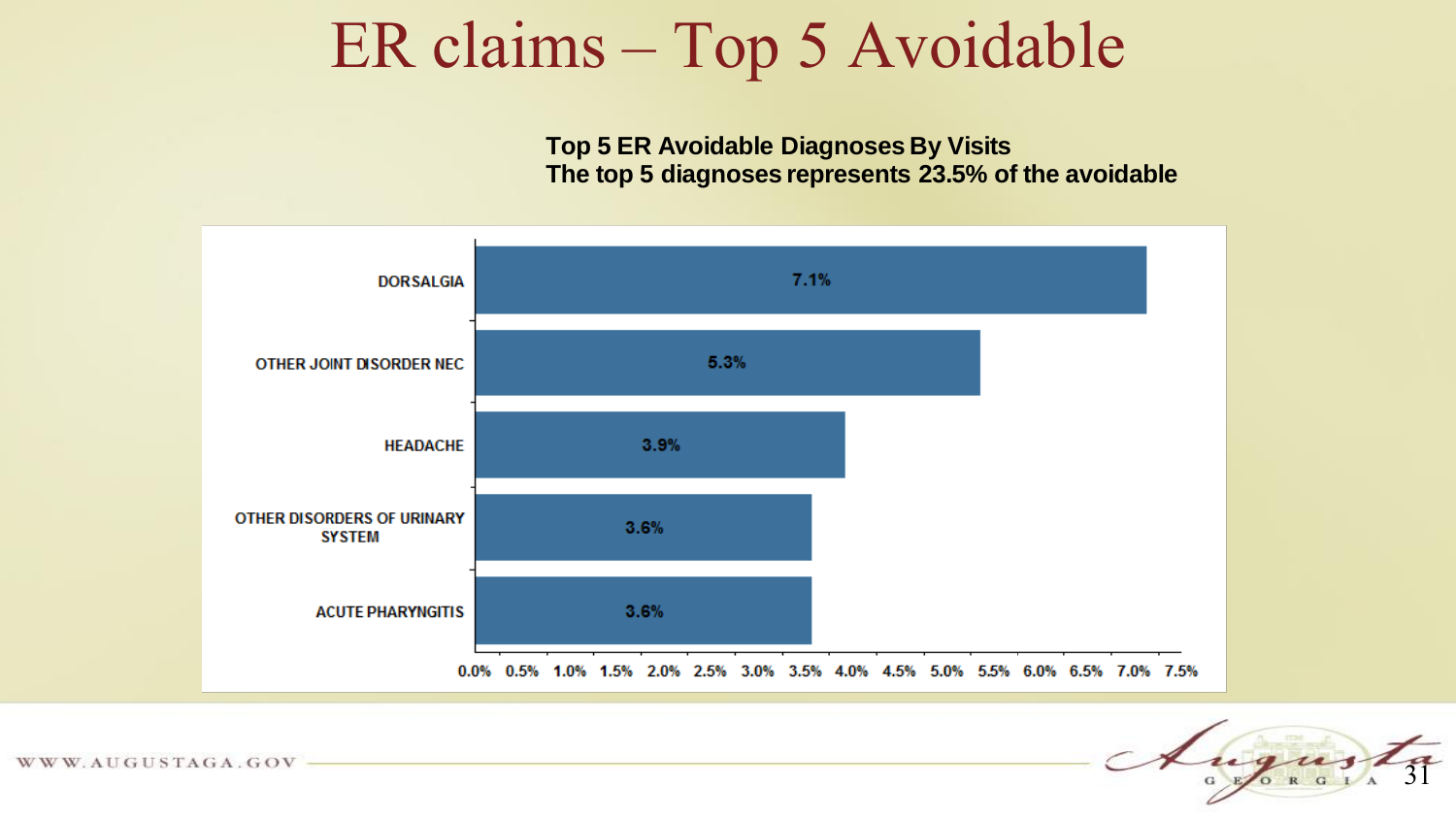Next

• Scheduled adoption date: **November 21, 2017**